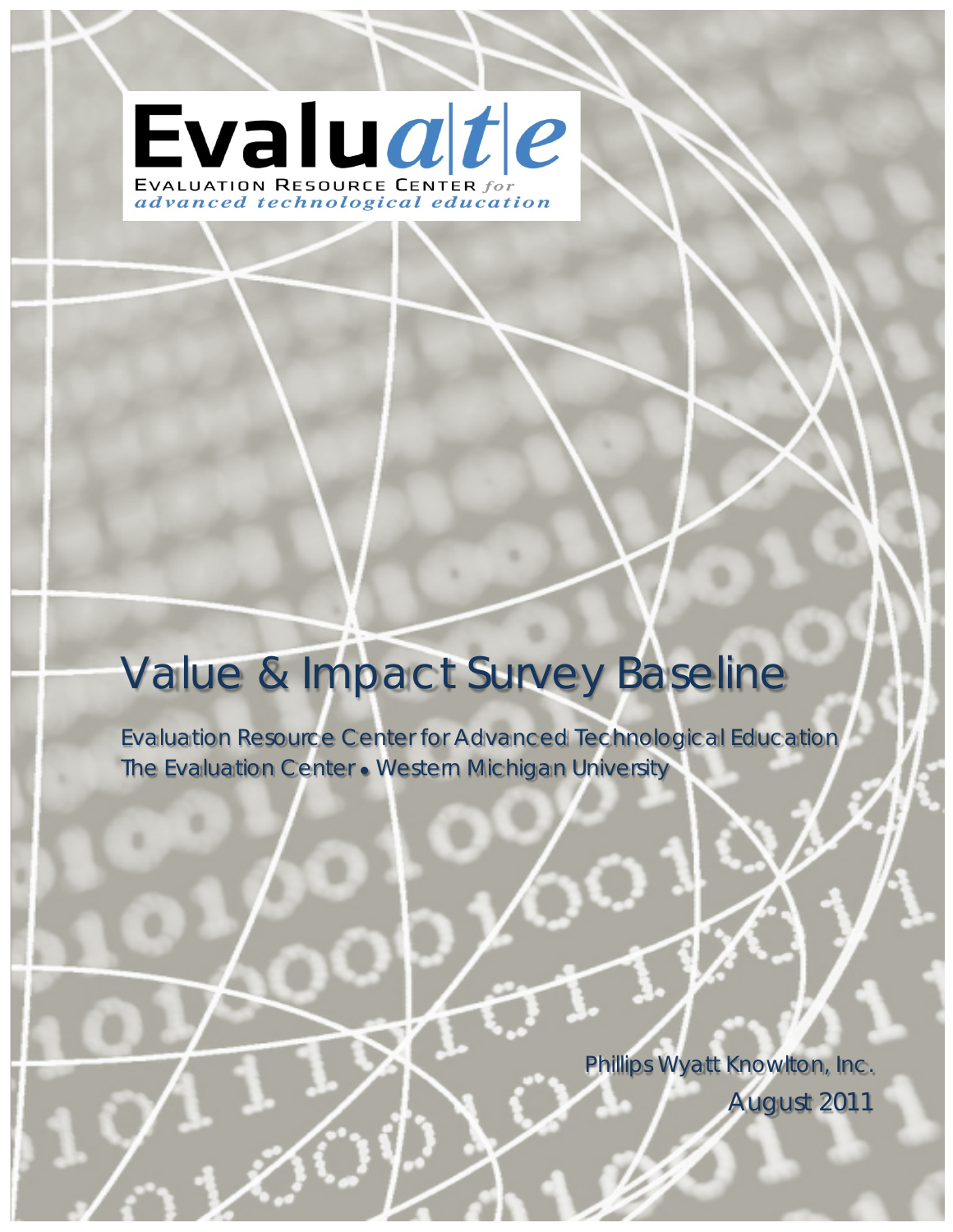

# Value & Impact Survey Baseline August 2011

### **Prepared for**

Evaluation Resource Center for Advanced Technological Education NSF #082245 The Evaluation Center ● Western Michigan University

### **Prepared by**

Phillips Wyatt Knowlton, Inc. Lisa Wyatt Knowlton, Ed.D. Cynthia C. Phillips, Ph.D.



Phillips Wyatt Knowlton, Inc. is a management and measurement resource, which provides systems thinking, organizational learning, strategic planning and evaluation services in support of individual and organizational performance.

For more information, please contact Cynthia C. Phillips, Ph.D. or Lisa Wyatt Knowlton, Ed. D. Phillips Wyatt Knowlton, Inc. Two W. Michigan Suite 101 Battle Creek, Michigan 49017 Phone: 269.441.1944 URL: http://www.pwkinc.com

### **Table of Contents**

| <b>Executive Summary</b>                    |    |
|---------------------------------------------|----|
| Introduction                                | 1  |
| Methodology                                 | 1  |
| <b>Process Findings</b>                     | 4  |
| <b>Outcome Findings</b>                     | 9  |
| Recommendations                             | 14 |
| Appendix A. Logic Model                     | 15 |
| Appendix B. E-Survey                        | 17 |
| Appendix C. Addressing<br>Non-response Bias | 23 |
| Appendix D. Open-ended<br>Responses         | 25 |
| Appendix E. Invitation and<br>Reminders     | 35 |
|                                             |    |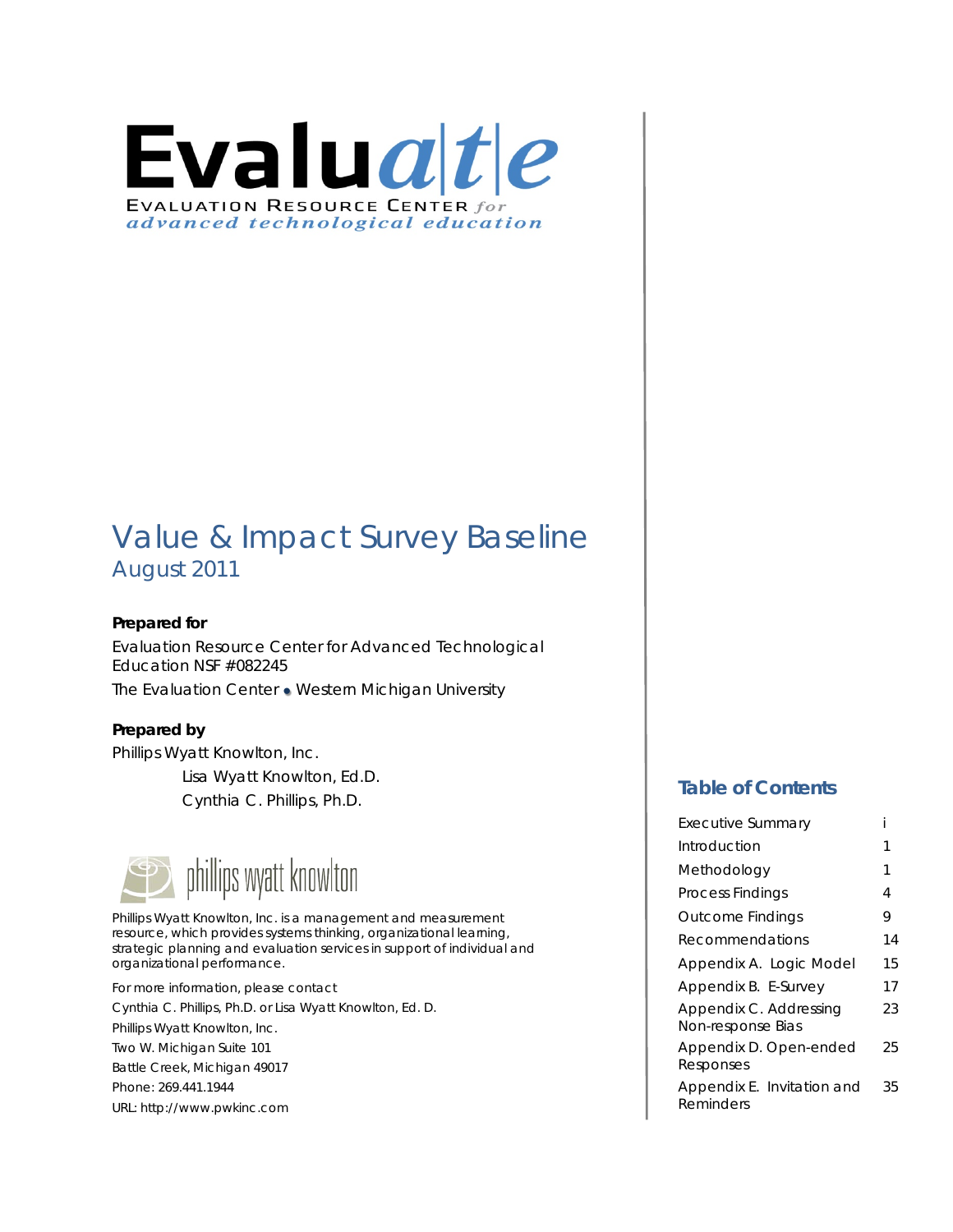## **Executive Summary**

EvaluATE's mission is to promote the goals of the Advanced Technological Education (ATE) program by partnering with ATE projects and centers to strengthen the program's evaluation knowledge base, expand the use of exemplary evaluation practices, and support the continuous improvement of technician education throughout the nation.

EvaluATE services include—webinars (live and recorded), a newsletter, a website with a comprehensive resource library, a community of practice and annual survey of grantees. The main outcomes established for this project include improving the evaluation culture, knowledge, skills and practices among ATE stakeholders with an emphasis on serving Principal Investigators (PIs).

External evaluation, in this third year of EvaluATE operation, included an electronic survey of EvaluATE's constituency. The purpose of this survey was to build on the prior two years of primarily process information by gathering evidence to substantiate claims of the value and impact of EvaluATE services to date. The response rate was 40%.

Most survey respondents are PIs, staff and institutional administrators of current or expired ATE grants (82%). They represent primarily 2-year colleges (60%). Two-thirds of respondents report limited experience conducting evaluations of federally funded grants (66%, <3 years). Key findings follow below.

### Claims & Evidence

**INFORMATION ACCESS.** *There is good market penetration from EvaluATE outreach and emerging access to date.* 90% of ATE constituents responding to the survey reported obtaining information from at least one of the six EvaluATE resources once or more in the last 12 months.

**RESOURCE QUALITY & UTILITY.** *ATE stakeholders are highly satisfied with the quality and utility of EvaluATE information resources.* Overall satisfaction<sup>[1](#page-2-0)</sup> with the quality of EvaluATE information resources exceeds 80%, utility satisfaction exceeds 90%.

**EVALUATION CULTURE.** *EvaluATE has contributed to the emergence of more positive attitudes toward evaluation*. Overall, more than 80% of survey respondents report a strong positive attitude toward evaluation[2.](#page-2-1) These attitudes include believing that--evaluation: is worth the time and money, contributes to a

<span id="page-2-0"></span><sup>&</sup>lt;sup>1</sup> Quality and/or utility ratings of good, very good or excellent.

<span id="page-2-1"></span><sup>&</sup>lt;sup>2</sup> Attitude, knowledge, skill and behavior ratings of agree or strongly agree.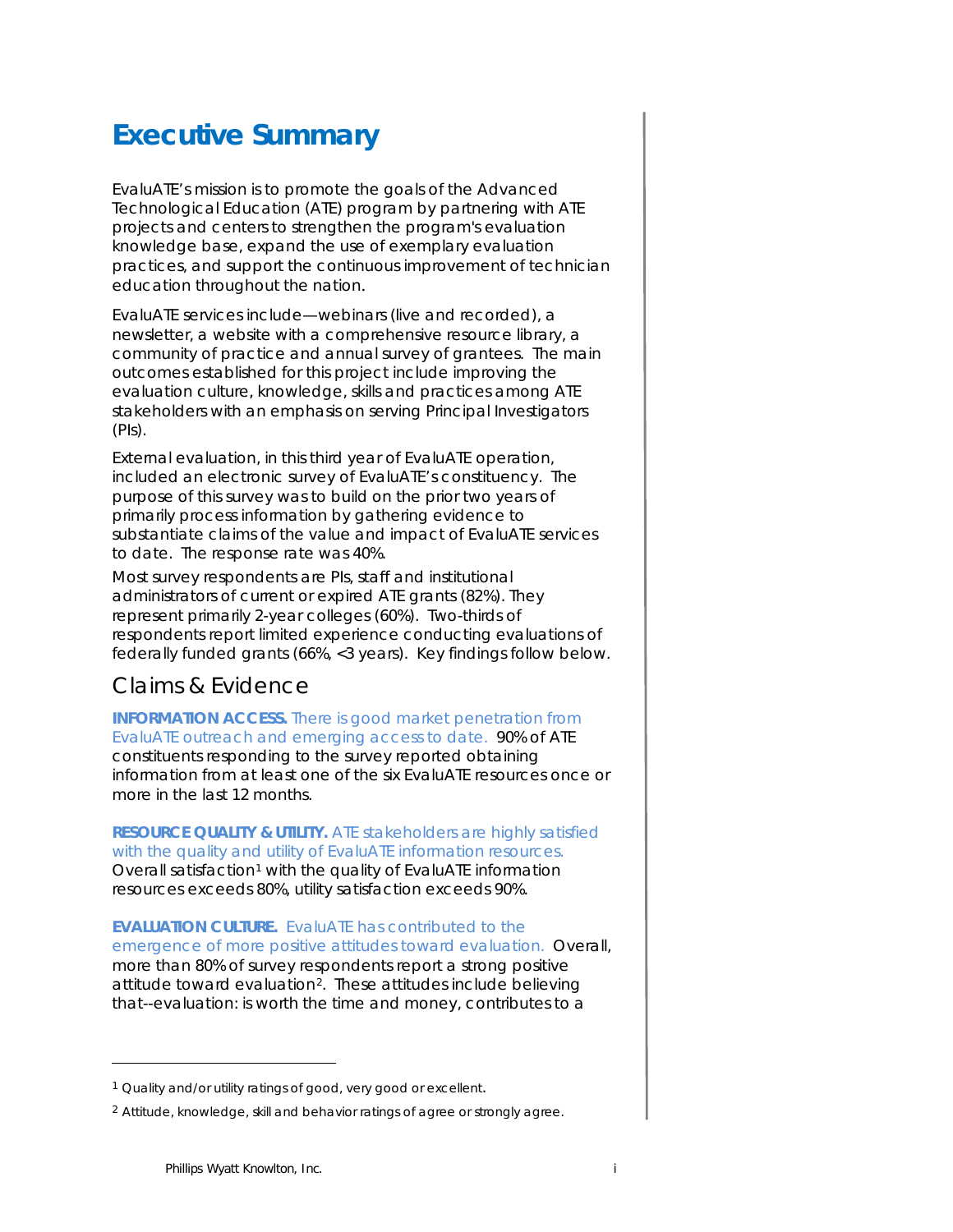project's success, should be part of project planning, can be a positive experience and yields useful information.

**EVALUATION BASIC KNOWLEDGE & SKILL.** *EvaluATE has contributed to the development of improved basic evaluation knowledge specifically relevant to the goals of ATE evaluation.* 50% or more of survey respondents indicated that the information obtained from EvaluATE improved their understanding of—how to incorporate evaluation into project planning, general evaluation terms/concepts/purpose, NSF evaluation expectations and where to get information about evaluation.

**EVALUATION ADVANCED KNOWLEDGE & SKILL.** *EvaluATE has contributed to the development of improved advanced evaluation knowledge specifically relevant to the goals of ATE evaluation.* 50% or more of survey respondents reported that the information obtained from EvaluATE information resources has improved their understanding of advanced evaluation topics. These topics include—how to interpret results and draw conclusions, what to include in an evaluation report, how to use evaluation results to inform project decision making, how to capture evidence of project impact and how to develop an evaluation plan.

**EVALUATION PRACTICES.** *EvaluATE has contributed to the development of improved evaluation behaviors specifically relevant to the goals of ATE evaluation.* Roughly 50% of survey respondents noted that the information obtained from EvaluATE resources has prompted them to take action in ways that are highly likely to improve the quality and utility of ATE evaluations. These actions include—taking steps to learn more about evaluation, being more effective at facilitating evaluation use among project stakeholders and having more frequent conversations about evaluation issues with project stakeholders and with peers outside the project.

**INFORMATION USE.** *EvaluATE has contributed to the development of improved evaluation behaviors specifically targeting the improvement of evaluation and/or project practices.* The evaluation improvement uses described by survey respondents include—the sharing and exchange of evaluation knowledge, general improvements in evaluation, development of stronger evaluation plans and improvements in methods or metrics. Similarly, the project improvement uses offered include—grant proposal development, improved reporting/documentation, improved project performance and development of new projects.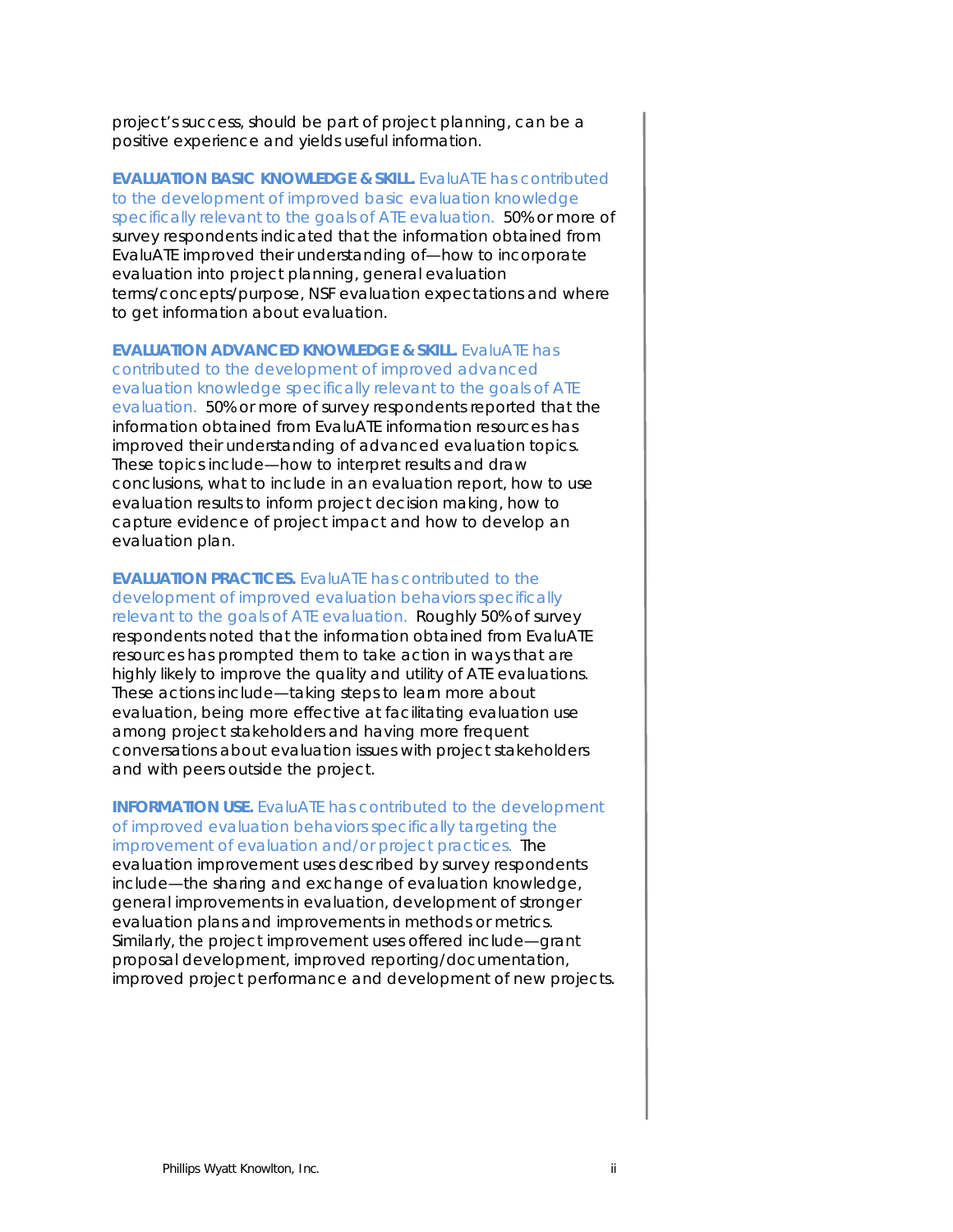# **Introduction**

EvaluATE's mission is to promote the goals of the Advanced Technological Education (ATE) program by partnering with ATE projects and centers to strengthen the program's evaluation knowledge base, expand the use of exemplary evaluation practices, and support the continuous improvement of technician education throughout the nation. The main outcomes established for this grant include improving the evaluation culture, knowledge, skills and practices among ATE stakeholders with an emphasis on serving Principal Investigators (PIs).

External evaluation, in this third year of EvaluATE operation, focused on the design, administration and analysis of an electronic survey. The purpose of this survey was to build on the prior two years of primarily process information by gathering evidence to substantiate claims of the value and impact of EvaluATE services to date. This report offers a status snapshot of the audiences reached and progress toward desired outcomes. It serves primarily for internal use that will help improve the current and inform future work. Center staff and the National Visiting Committee (NVC) advising the grant participated in discussions that provided opportunity to reflect on the meaning and significance of these findings.

This report consists of five sections: (1) Introduction, (2) Methodology, (3) Process Findings, (4) Outcome Findings and (5) Recommendations. It includes graphic display of results and a brief narrative of key themes synthesized from findings. The quotes in the sidebar are representative excerpts of respondent comments provided in response to open-ended questions. Appendices A-C provide supplementary information.

# **Methodology**

The logic model<sup>[3](#page-4-0)</sup> for the center's work defined the content areas explored by the *Value & Impact Survey.* The simplified model shown in Figure 1 below illustrates theory of change, number of items and general definitions for the survey. A copy of the survey instrument is available in Appendix B.

The external evaluators (PWK), the EvaluATE management team and the NVC closely collaborated on all aspects of survey design and construction. After five rounds of editing, a draft of the survey was field tested with three members of the newly formed EvaluATE Community of Practice. A sixth and final round of revision based on field test feedback occurred prior to administration.

EvaluATE has changed my understanding of how evaluation can be done.

PI

EvaluATE has done a wonderful job. I am pleased to be part of this community. It is great to see this focus on evaluation. Evaluator

<span id="page-4-0"></span><sup>3</sup> See Appendix A.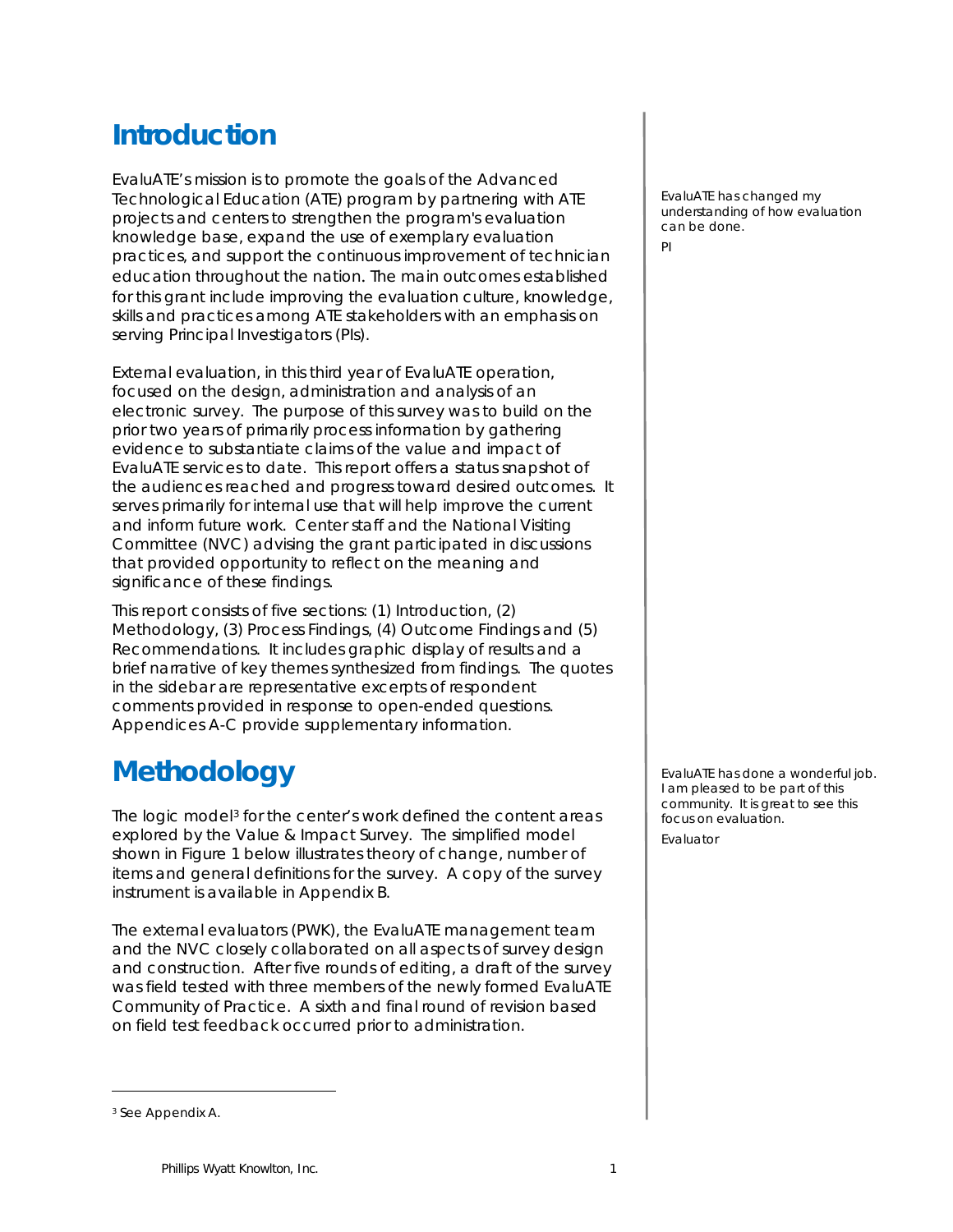



 $\overline{a}$ 

EvaluATE maintains a spreadsheet (their "master list") that includes all PIs that have been funded through the ATE program since 2008, all ATE evaluators that are known to EvaluATE and everyone who has participated in an EvaluATE workshop or webinar. In May 2011 there were 770 records in the list<sup>5</sup>.

All 676 individuals in EvaluATE's master list with a valid email address received invitations to participate in the survey process. The recipient group included 424 individuals (63%) whose role within ATE was known to EvaluATE and 252 (37%) for who ATE affiliation was either unknown or known to be external to ATE. Two rounds of invitation by email included an overview of the process, its relevance and utility to the ATE community as well as explicit encouragement from the NSF program officer and the center Co-PIs to participate<sup>6</sup>-. An email from the external evaluator with an embedded link to the survey followed two days later (see Appendix E).

The Zoomerang survey remained open between May 23 and June 3, 2011. Those not yet responding received reminder emails that reiterated the information included in the initial invitations as well as link to the survey on the fourth and eighth day. This survey did not offer incentive for participation. Overall, the response rate to the survey was 40% and 43% for those with ATE affiliation. General

…The quality and accessibility of their work…has improved dramatically. They are to be commended for listening to the needs and suggestions of their audience and making changes in their work.

PI

<span id="page-5-0"></span><sup>4</sup> Following best practice in measurement, the psychometric properties of each section of the survey were tested. Internal consistency reliability (Cronbach's α) for all sections was well above 0.8. This indicates that the items in each section measure a common underlying construct and that composite variables could be used. Although shared with EvaluATE, for simplicity of explanation, scale values for composite variables are not reported here.

<span id="page-5-1"></span><sup>5</sup> Because a third party (MATEC) manages webinar registration, some information about participants is incomplete including role, contact and ATE affiliation. There are some differences between Master List role designation and that reported by respondents. EvaluATE staff report significant and enduring challenges in identifying the evaluators associated with each ATE grant.

<span id="page-5-2"></span><sup>6</sup> ATE refers to those respondents indicating ATE affiliation. Non-ATE are those who are not affiliated with ATE but participated in EvaluATE events.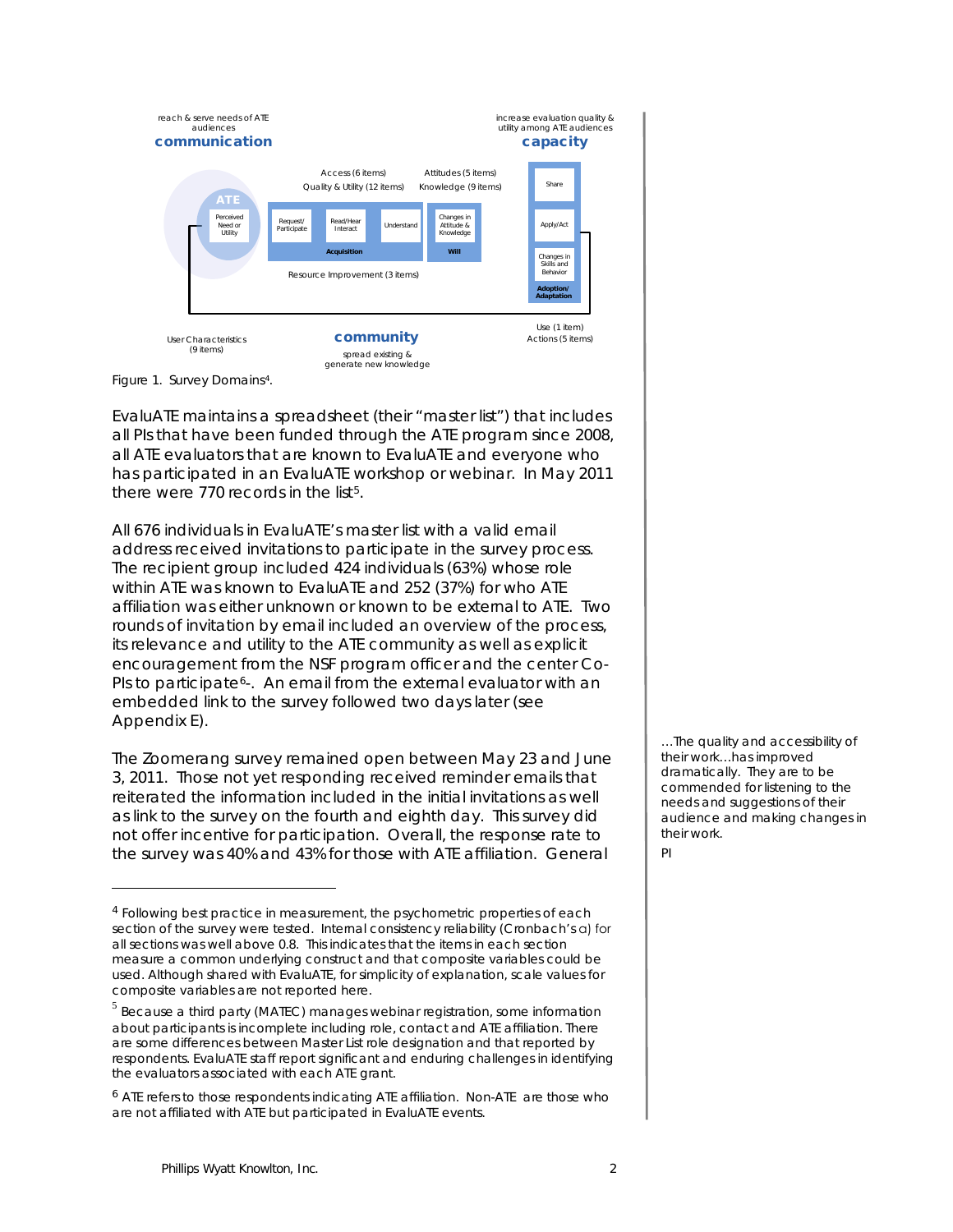rule of thumb for electronic surveys indicates that this is well above the 15-20% average for volunteer participation in customer satisfaction/impact inquiries<sup>[7](#page-6-0)</sup> and the overall average for online surveys of 30%[8](#page-6-1). It is below the 60% response rate possible for online surveys with incentives<sup>[9](#page-6-2)</sup> and 85% response rate benchmark for incentivized paper surveys desired by the center.

The next administration of this survey will include incentives to improve response rate. Follow-up with selected respondents and non-respondents will take place in September 2011 to increase the applicability of these findings<sup>[10](#page-6-3)</sup>. See Appendix C for additional information comparing respondents with non-respondents.

Although the EvaluATE team has had access to information from the survey about both ATE and non-ATE perceptions and actions, this report at their request, focuses only on ATE specific results. EvaluATE outreach has focused extensively on ATE PIs and their evaluators but has also drawn project/center and evaluation staff as well. It is noteworthy that the center has attracted participants from outside the ATE community<sup>11</sup>. Table 1 below shows the distribution of roles for survey respondents reporting ATE affiliation.

| <b>ATE Roles</b>              | <b>Survey Respondents</b> |
|-------------------------------|---------------------------|
| PIs/Co-PIs                    | 121                       |
| Project/Center Staff          | 4                         |
| <b>Fyaluators and Staff</b>   | 53                        |
| Pl. Evaluator                 | 3                         |
| <b>College Administrators</b> | $\cap$                    |
| <b>NSF Program Officers</b>   |                           |
| Unknown                       |                           |
| TOTAL                         | 182                       |

Table 1. ATE E-survey Respondents (*n*=182).

<span id="page-6-0"></span><sup>7</sup> WorldApp (n.d.) *Developing successful customer satisfaction surveys*. Retrieved September 3, 2011.

http://docs.worldapp.com/collateral/KS/Developing\_Successful\_Customers\_Satisfa ction\_Survey.pdf.

<span id="page-6-1"></span><sup>8</sup> Division of Instructional Innovation and Assessment (2007), *Response Rates*. The University of Texas at Austin. Retrieved September 3, 2011. [http://www.utexas.edu/academic/ctl/assessment/iar/teaching/gather/method/su](http://www.utexas.edu/academic/ctl/assessment/iar/teaching/gather/method/survey-Response.php) [rvey-Response.php](http://www.utexas.edu/academic/ctl/assessment/iar/teaching/gather/method/survey-Response.php)

<span id="page-6-2"></span><sup>9</sup> Millar, M. & Dillman, D. (2011) Improving response to web and mixed-mode surveys. *Public Opinion Quarterly 75(2): 249-269*.)

<span id="page-6-3"></span><sup>10</sup> 36% overall indicated that they would be willing to participate in follow-up interviews and provide additional feedback. A representative but purposive sample of these respondents will be selected for further inquiry in December 2011.

<span id="page-6-4"></span><sup>11</sup> 252 non-ATE individuals were invited to participate in this survey (on the Master List with email addresses and no ATE affiliation), 88 responded (35%).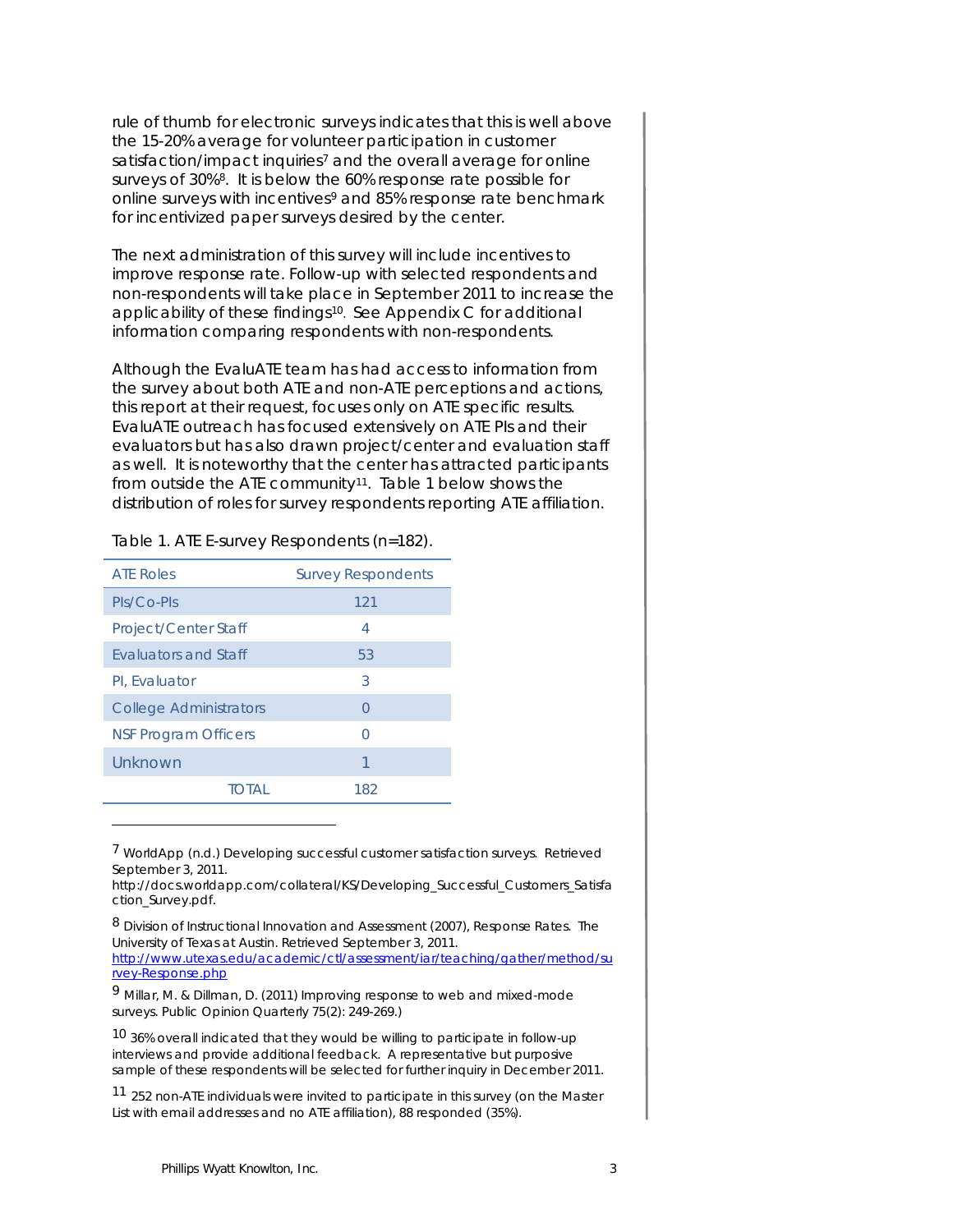# **Process Findings**

*Respondent Characteristics*

### **Survey respondents are mostly ATE PIs and staff.**

The majority of ATE respondents are PIs with some staff of current and/or expired grants (*n*=159, 82%). ATE evaluators made up 18% (*n*=34) of respondents. Based on comparison of the Master List with actual number of ATE grants, these survey results reflect the evaluation attitudes and practices of individuals influencing nearly all of the population of ATE grants targeted for service by EvaluATE[12.](#page-7-0)

### **Survey respondents are primarily from 2-year colleges.**

60% of survey respondents with ATE affiliation are from 2-year colleges, 21% 4-year colleges/universities, 8% nonprofit organizations, 10% private firms/independent consultants. This is consistent with the findings from the *ATE Annual Survey (see <http://evalu-ate.org/annual> survey/reports/)*.

### **Most survey respondents have limited experience with conducting evaluation of federally funded grants.**

49% of all survey respondents have no experience conducting evaluations of federally funded grants. 66% are classified for the purposes of reporting as "novices" (three years or less experience)[13.](#page-7-1) The "experienced" classification is for those with four or more years of experience. Statistical comparisons  $(x^2-test)$ determined differences in access, satisfaction and outcomes for ATE stakeholders that are evaluation novice compared to those more experienced.

### **Nearly all survey respondents connect to NSF only through ATE and share few other professional associations.**

85% of the PI and 72% of evaluator respondents indicated ATE is the only type of NSF grant that they are affiliated with. When asked about other professional associations and networks, respondents listed more than 50 organizations. The American

Wish I had something like this available much earlier in my career. This is fantastic for newish evaluators.. **DI** 

<span id="page-7-0"></span><sup>12</sup> EvaluATE staff are updating their master list to fill in missing ATE role information for all individuals on the list.

<span id="page-7-1"></span><sup>&</sup>lt;sup>13</sup> It is important to note that ATE PIs are not expected to have experience as evaluators of federally funded grants. 81% of PI/Co-PIs and 26% of Evaluators are classified as evaluation novices.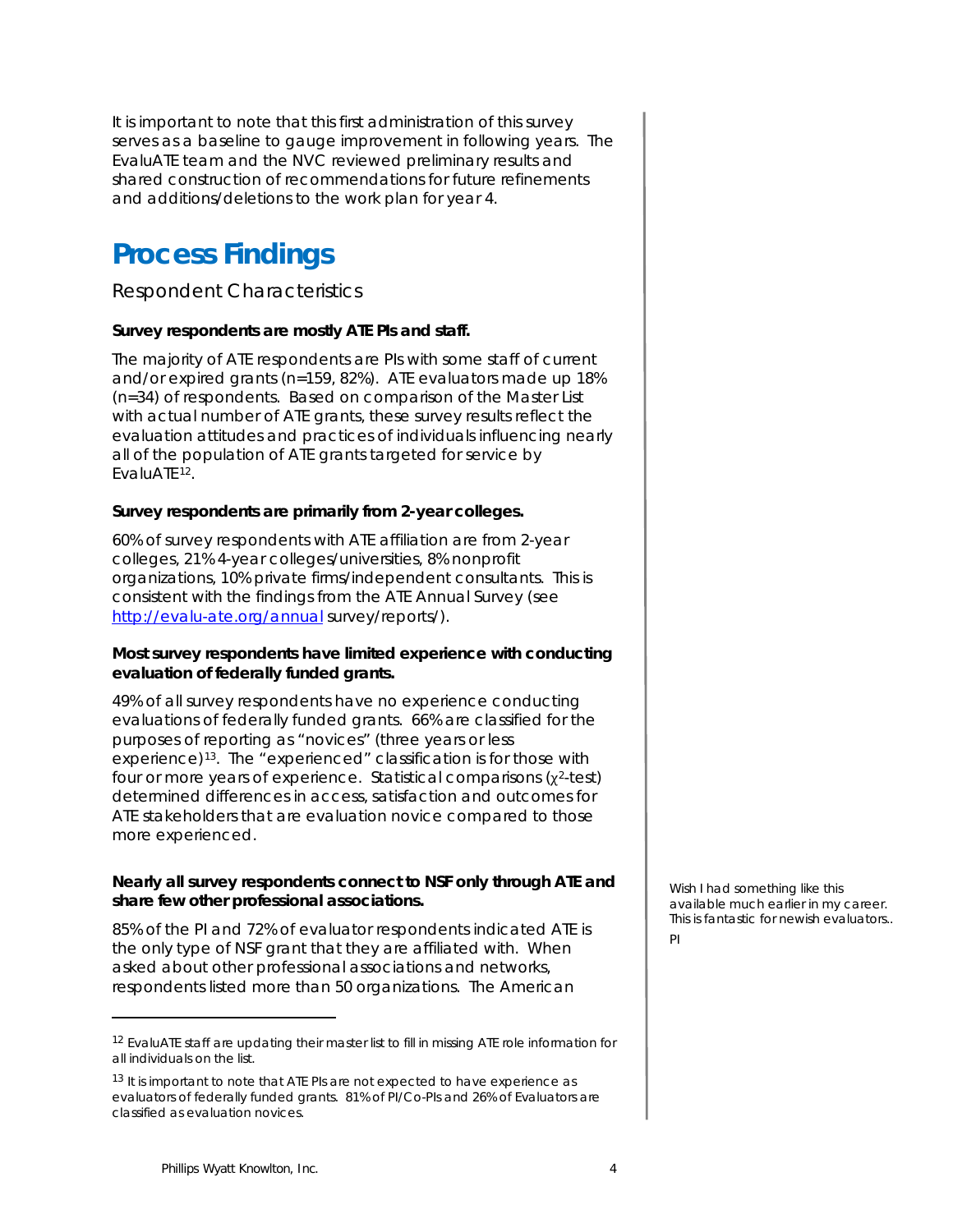Education Research Association (AERA, 14%), American Society for Engineering Education (ASEE, 12.5%) and American Evaluation Association (AEA, 10%) were the most frequently mentioned.

*What do survey respondents indicate about the reach and dose of EvaluATE services[14](#page-8-0)?*



I appreciate the free and accessible resources shared on your website. Evaluator

Figure 2. Resource Access (*n*=203).

Survey respondents indicated how often they had obtained information from EvaluATE resources listed above in the last 12 months. The response set includes--"Never," "Infrequently (1-2 times)", "Occasionally (3-5 times)", "Frequently (6-10 times)" and "Very Frequently (>10 times)".

"Less frequent access" is defined as obtaining information an average of less than 1-2 times per resource per year. "More frequent access" is defined as obtaining information an average of greater than 2 times per resource per year. Evaluation novices (regardless of role) report similar access frequency access (p>.05) to those with more experience.

Roughly, 90% of all respondents indicated having obtained information from at least one EvaluATE resource at least once during the last 12 months. However, nearly 60% or more reported less frequent access, as defined above, over the entire set of EvaluATE resources (see Figure 2 above).

Distinguish between what PIs and Evaluators need to know.

<span id="page-8-0"></span><sup>&</sup>lt;sup>14</sup> "Reach" refers to the proportion of targeted audiences that access EvaluATE information resources at least once. "Dose" refers to the frequency with which ATE targeted audiences obtain information.

PI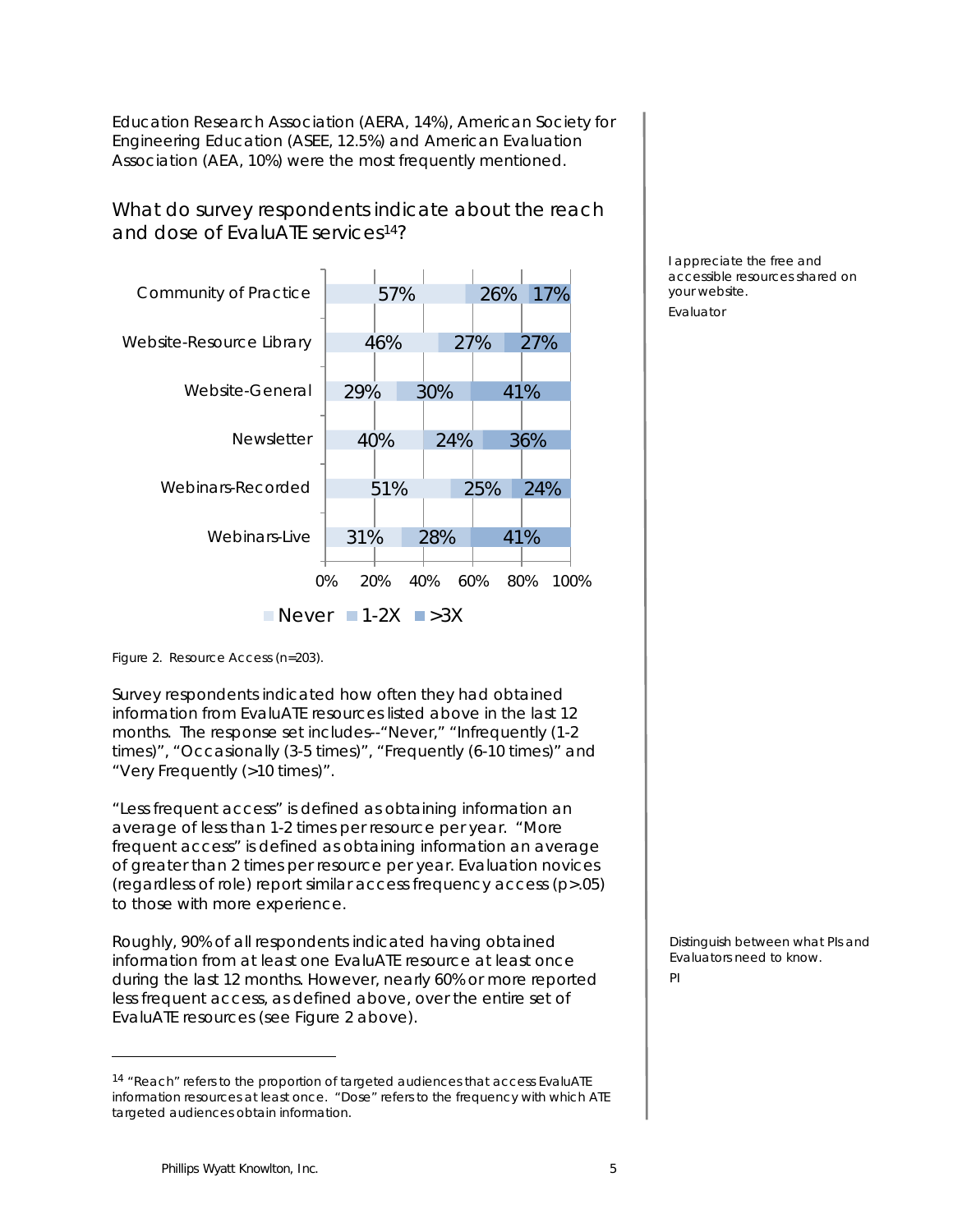The General Website and the Live Webinars are the most frequently accessed resources.

Recorded Webinars and the Community of Practice (listserv and evaluator directory) are the least frequently accessed resources.

*What do survey respondents indicate about the quality of EvaluATE information resources?*



Figure 3. Service Quality (*n*=203[15\)](#page-9-0).

The survey provided a definition of quality that includes---content, rigor, presentation, style, format and expertise of the presenter or author.

Survey respondents rated the overall quality of the EvaluATE services listed above accessed in the past 12 months. The response set includes--"Poor," "Fair", "Good", "Very Good" and "Excellent."

With quality satisfaction overall at greater than 80%, survey respondents indicated better than the 50% satisfaction threshold for quality established by the center's performance metrics (good or better) for all services listed (see Figure 3 above). Those with higher levels of access perceive quality highest (p<.05). Both novices and those more experienced with evaluation report similar levels of quality (p>.05).

The resources are very good but the reason to use them can be more compelling. Project Staff

<span id="page-9-0"></span><sup>15</sup> Overall *n*=203, those reported N/A and those who left an item blank are excluded. Resource *n* varies. The red line indicates the 50% threshold.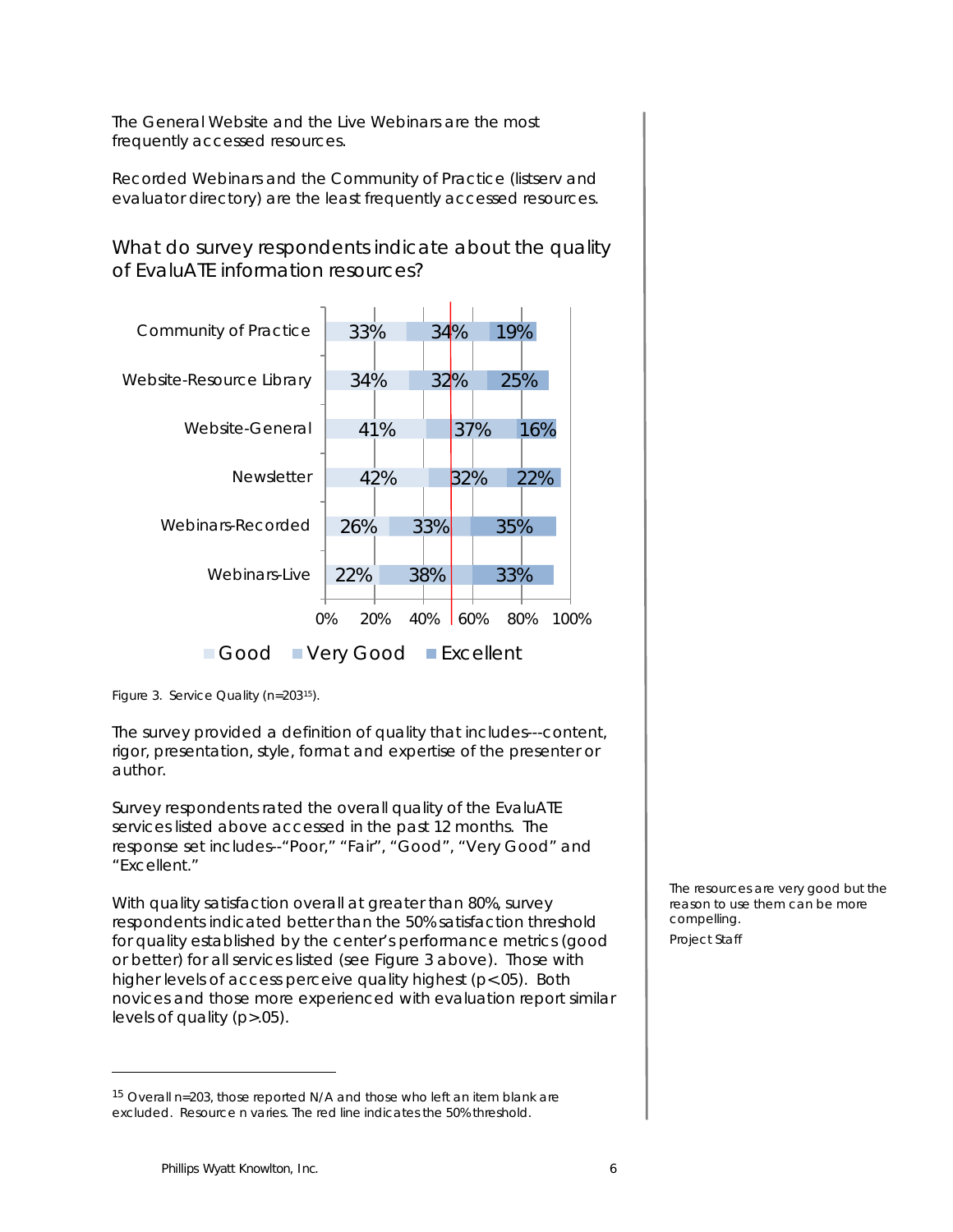Fewer than 15% of ATE respondents ranked quality on any service as "fair" or "poor." Some of these respondents (5% of ATE respondents,10 individuals, 15 suggestions) offered suggestions to improve service quality. Each category is followed by the number of mentions in parentheses.

- Clarify expectations for use, increase relevance (4)
- Improve access and navigation (4)
- Offer more advanced topics and in-depth examples (3)
- Address issues related to the diversity of experience and role among ATE audiences (2).
- Limited time audiences have to participate (1)
- Improve delivery (1)

*What do survey respondents indicate about the utility of EvaluATE information resources?*



Figure 4. Service Utility<sup>16</sup>.

 $\overline{a}$ 

The survey provided a definition of utility that includes—relevance of information, potential for adoption/adaptation, practicality. Survey respondents rated the overall utility of the EvaluATE services listed above accessed in the past 12 months. The response set includes--"Poor," "Fair", "Good", "Very Good" and "Excellent."

With utility satisfaction overall at greater than 90%, survey respondents indicate better than the 50% satisfaction threshold established by the center's performance metrics for utility

The information has been my primary resource and has provided me with a better sense of what evaluators need to do their work. Also, what a PI should be thinking about early in project work.

PI

Have open forums on specific topics (follow-up) to allow people to ask questions.

PI

<span id="page-10-0"></span><sup>16</sup> Overall *n*=203, those reported N/A and those who left an item blank are excluded. Resource *n* varies. The red line indicates the 50% threshold.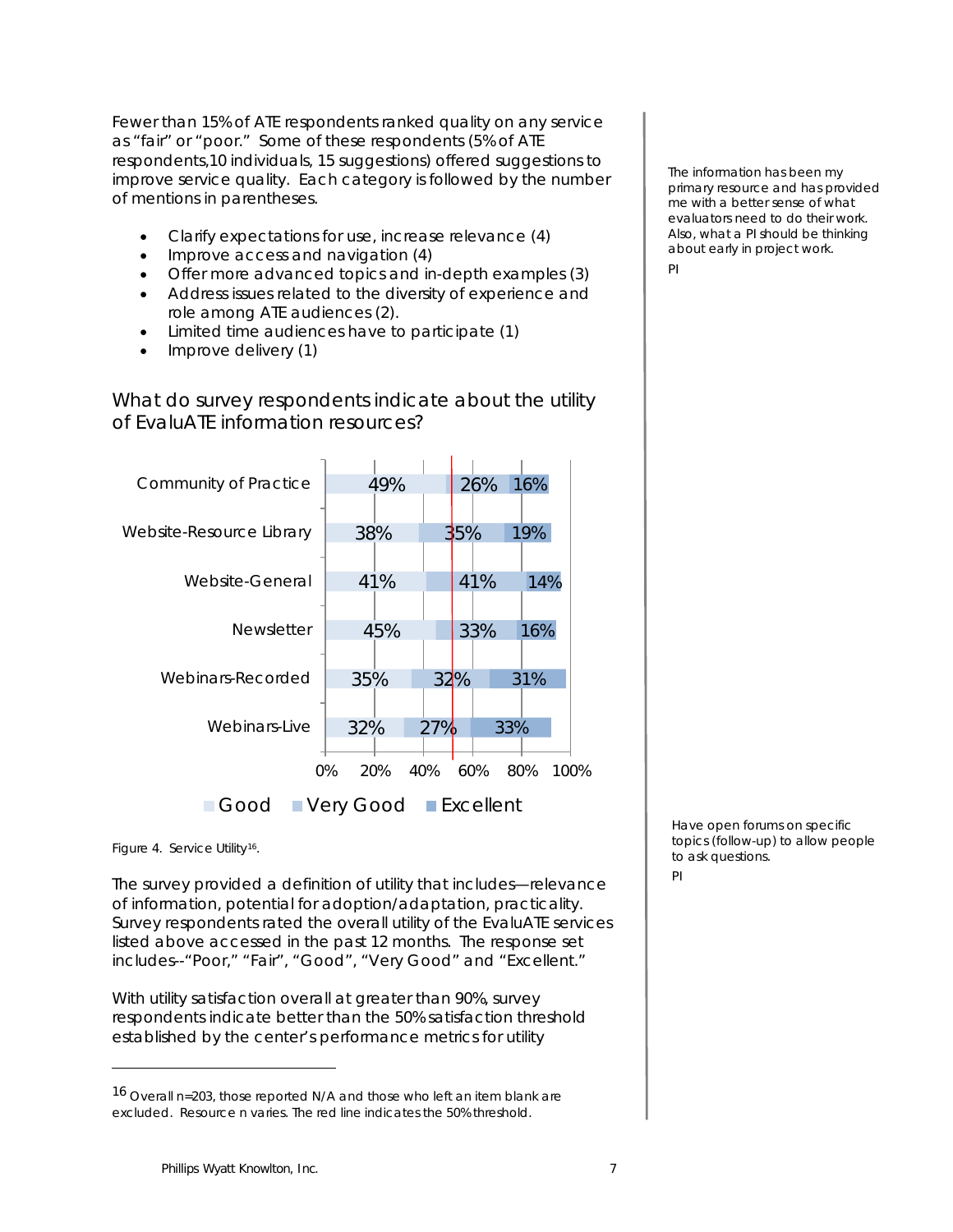satisfaction (good or better) for all services listed (see Figure 4 above). Those with higher levels of access perceive utility highest (p<.05). Both novices and those more experienced with evaluation report similar levels of utility (p>.05).

Fewer than 10% of ATE respondents ranked utility on any service as "fair" or "poor." Some of these respondents (5% of ATE respondents,10 individuals, 12 suggestions) suggested ways to improve service quality. Each category is followed by the number of mentions in parentheses:

- More advanced topics and in-depth examples (6).
- Clarify expectations for use, increase relevance (3)
- Improve access and navigation (3)

### *What other comments and suggestions do survey respondents provide?*

Relatively few ATE respondents (<20%, 34 individuals, 42 suggestions) offered additional comments or suggestions when asked.

A large proportion (18, 42%) of comments from this small group of survey respondents were expressions of gratitude and kudos to the EvaluATE staff for the support and services provided to the ATE community. Each category is followed by the number of mentions in parentheses:

- Clarify expectations and focus on most relevant topics (6)
- Offer more advanced topics for experienced users (3)
- Honor the limited time ATE grantees have to access information and/or participate in knowledge exchange (2)
- More interaction (2)
- More follow-up (2)
- More focus on support for achieving outcomes (2)
- Improved access/navigation (1)

# **Outcome Findings**

*What do survey respondents report about the effectiveness of EvaluATE resources and services?*

Overall, we can infer that EvaluATE products and services have fostered the development of a more evaluation "friendly" culture across the ATE community as measured by attitudes toward evaluation. In addition, they can infer that they have demonstrated progress in securing key precursors to improved evaluation quality as measured by the development of relevant knowledge, skills and evidence of information use among grantees to improve either ATE programs or their evaluation. These assertions follow as four claims with substantiating evidence.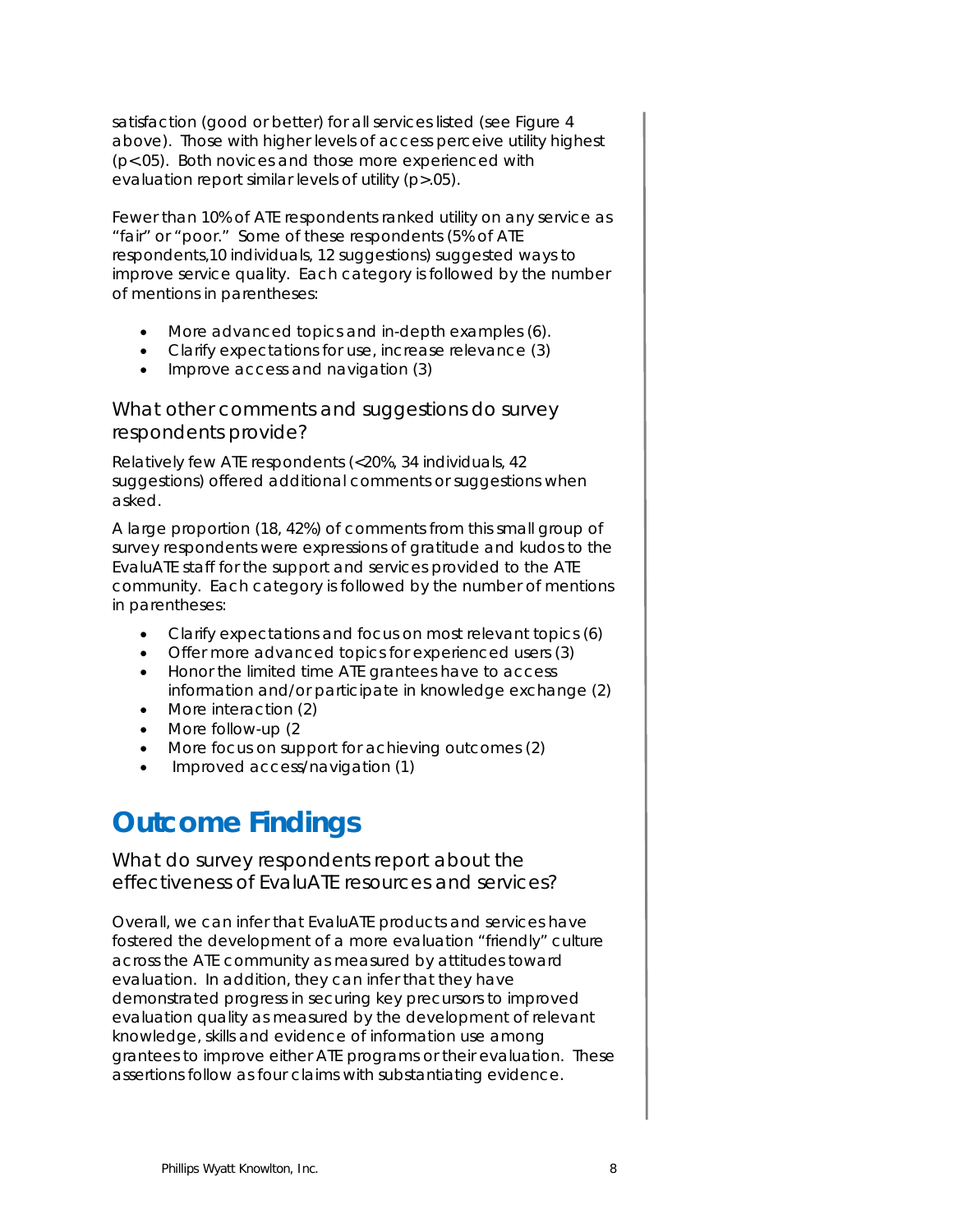### Evaluation Attitudes

CLAIM 1: EvaluATE has contributed to the emergence of more positive attitudes toward evaluation expressed by ATE audiences.

More than 80% of all respondents report a strong positive attitude toward evaluation on each of the attributes tested. See Figure 4 below. High evaluation relevance (salience) and value (valence) holds consistent across level of access and evaluation expertise  $(p > .05)$ .

Evaluation:

- Is worth the time and money
- Contributes to a project's success
- Should be a part of project planning
- Can be a positive experience
- Yields useful information



Figure 4. Service Utility (*n*=203).

EvaluATE staff and members of the NVC expressed during the preliminary discussion of these findings that this is good evidence of the presence of an evaluation "choir." This is an essential precondition for improving the quality of evaluations.

### Basic Evaluation Knowledge

CLAIM 2: EvaluATE has contributed to the development of improved basic evaluation knowledge specifically relevant to the goals of ATE evaluation as reported by ATE audiences.

More than 60% of all respondents reported that the information obtained from EvaluATE has improved their understanding on each of the basic attributes listed below (see Figure 5).

We certainly have improved our data gathering and interpretation. I am inspired to learn much more about evaluation.

PI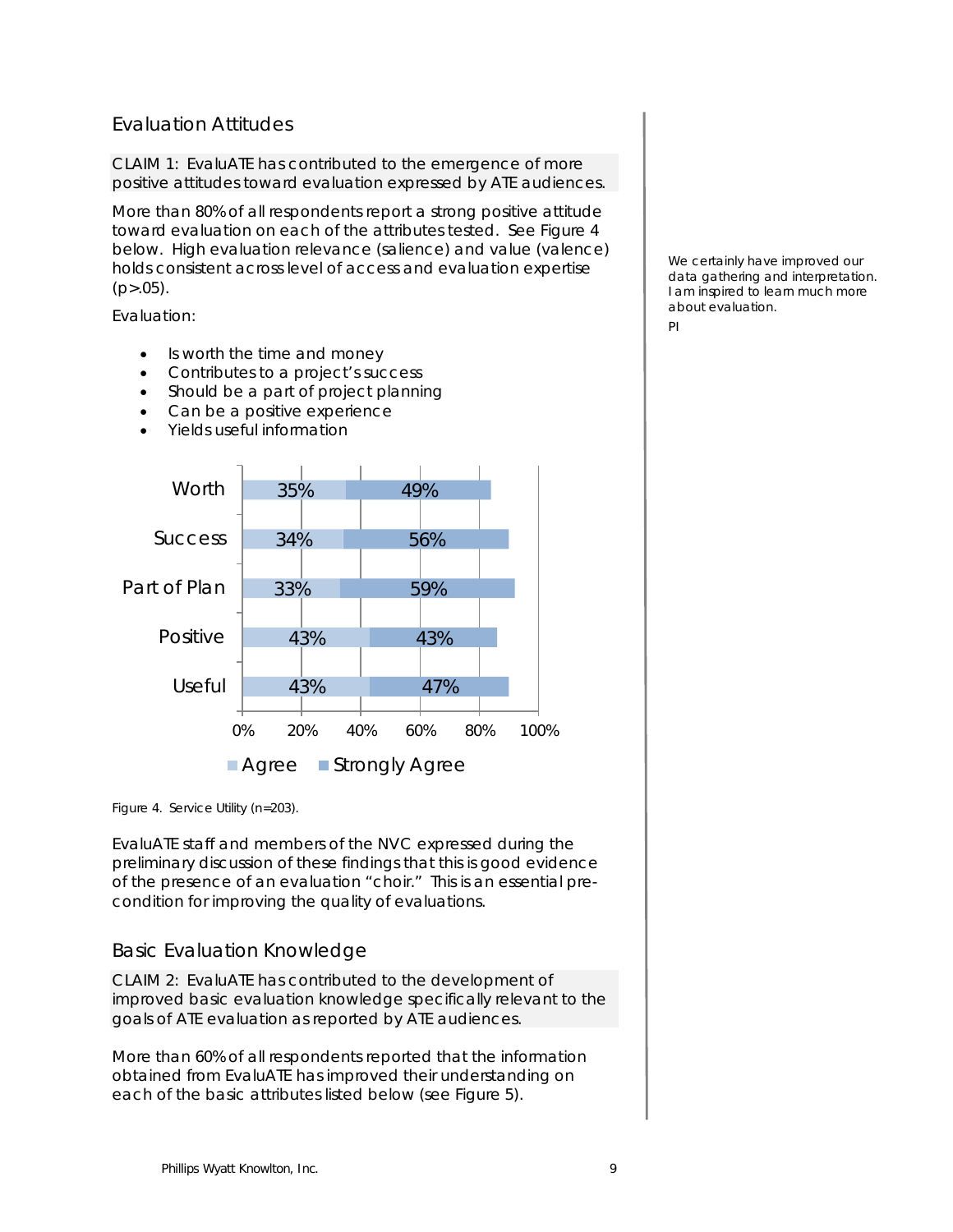- $\bullet$  How to incorporate evaluation into project<sup>[17](#page-13-0)</sup> planning
- Evaluation in general (e.g., terms, concepts, purposes)
- What NSF program officers expect from an evaluation
- Where to get information about evaluation



Figure 5. Basic Evaluation Knowledge (*n*=194).

Those with least evaluation experience report highest levels of basic knowledge improvement (p<.05). Access level did not show difference (p>.05).

EvaluATE staff and members of the NVC expressed during the preliminary discussion of these findings that this is strong evidence that EvaluATE has contributed to improvements in the knowledge base about evaluation specific to ATE and in general. Coupled with the positive attitudes reported in the previous section, this supports development of the stakeholder "will and capacity" required to make progress toward improving the quality of ATE evaluations. Respondents see EvaluATE as a source of information, they know where to go, know NSF expectations and can incorporate evaluation into planning. Together these attributes establish an awareness of what this set of relatively "novice" grantees, with respect to federal-level program evaluation, need to do more of, less of and/or change to improve evaluation quality. After embracing evaluation as a key management tool, knowing where change required/desired is the next step for movement away from the status quo.

…prompted internal discussions about evaluation within my department about our need for external evaluation services and expertise

PI

I used materials in designing evaluation protocols and I have recommended the resources to aspiring PIs.

### PI

<span id="page-13-0"></span><sup>&</sup>lt;sup>17</sup> Although the word "project" is used here in a generic sense to represent any grant-funded effort large or small, we do not intend to exclude "centers."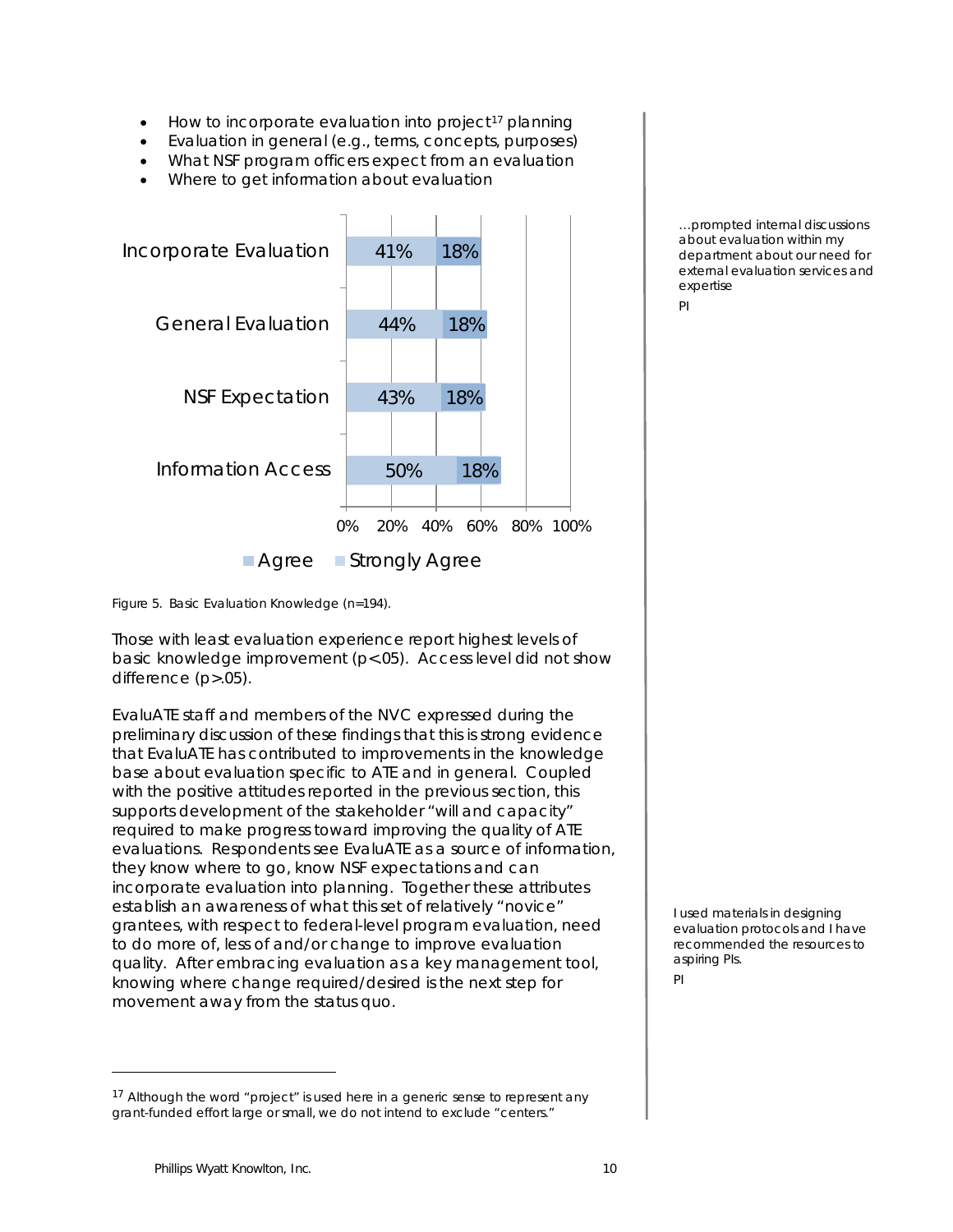### Advanced Evaluation Knowledge

CLAIM 3: EvaluATE has contributed to the development of improved advanced evaluation knowledge specifically relevant to the goals of ATE evaluation.

Approximately 50% or more of all respondents reported that the information obtained from EvaluATE has improved their understanding on each of the following more advanced attributes (see Figure 6 below). Respondents with the higher levels of access (p<.05) and the least evaluation experience (p<.05) reported the highest levels of advanced knowledge improvement.

- How to interpret results and draw conclusions
- What should be included in an evaluation report
- How to use evaluation results to inform project decision making
- How to capture evidence of project impact
- How to develop an evaluation plan

EvaluATE staff and members of the NVC expressed during the preliminary discussion of these findings that this is evidence that EvaluATE has contributed to improvements in the knowledge base about how to improve evaluation quality. Coupled with the positive attitudes and basic knowledge gains reported in the previous sections, this supports movement well forward in making progress toward improving the quality of ATE evaluations.



Figure 6. Advanced Evaluation Knowledge (*n*=194).

Respondents have the knowledge and inferred skill to develop evaluation plans, capture and report on essential impact

I make sure we start planning with evaluation as we are planning the projects. In other words, writing it in early instead of as an afterthought. Project Staff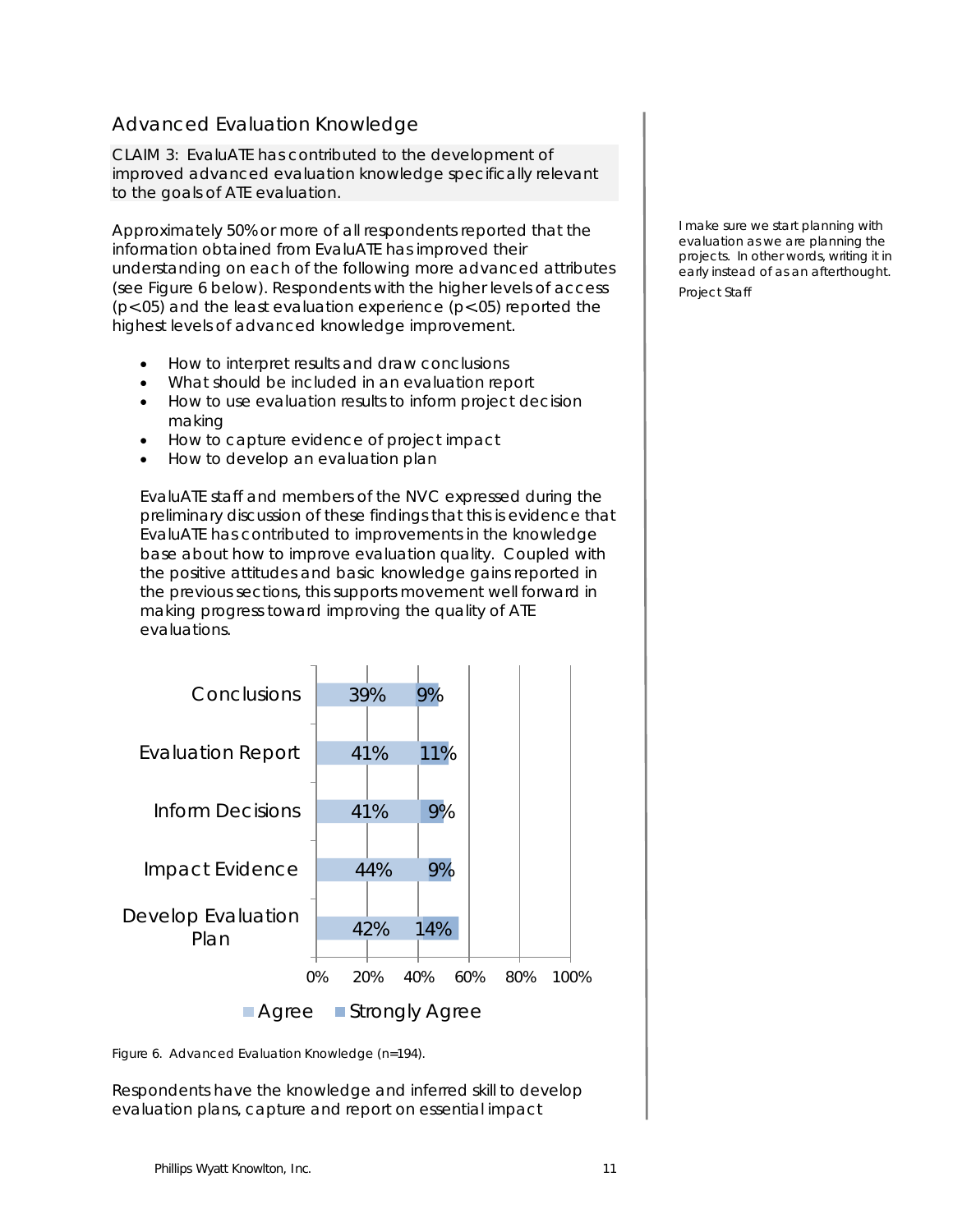evidence and use results to inform decisions. Given the large proportion of relative federal-level grant evaluation "novices" in the ATE community these skills represent a notable leap forward from those anecdotally reported prior to the inception of the EvaluATE center. Together these attributes establish the practices that over time lead to improvements in evaluation quality.

### Influence on Evaluation Behavior

CLAIM 4: EvaluATE has contributed to the development of improved evaluation behaviors specifically relevant to the goals of ATE evaluation as reported by ATE audiences.

Approximately half of all respondents report that the information obtained from EvaluATE has prompted them to take action in the following ways (see Figure 7 below). Respondents with the higher levels of access (p<.05) and the least evaluation experience (p<.05) reported the highest levels of improvement.

- Take steps to learn more about evaluation on my own
- Be more effective at facilitating evaluation use among project stakeholders
- Have more frequent conversations about evaluation issues with peers outside my project
- Have more frequent conversations about evaluation issues with project stakeholders

Half of all ATE respondents provided a short description of the ways they have used information obtained from EvaluATE resources (89 individuals, 90 suggestions).

66% of all uses mentioned are about improving evaluation. Each category is followed by the number of mentions in parentheses:

- General evaluation knowledge improvement (16)
- Sharing and exchange of evaluation knowledge (14)
- General improvements in evaluation (10)
- Development of evaluation plans (9)
- Improvements in methods and/or metrics (7)
- Finding an evaluator (2)

They provided excellent, practical advice on how to best interact with the PI and project team. How to provide feedback which would help them address key issues to improve the project outcomes. Evaluator

I used resources to reorganize prior knowledge and plan improvements for current proposed ATE project. I look forward to more of these excellent resources.

PI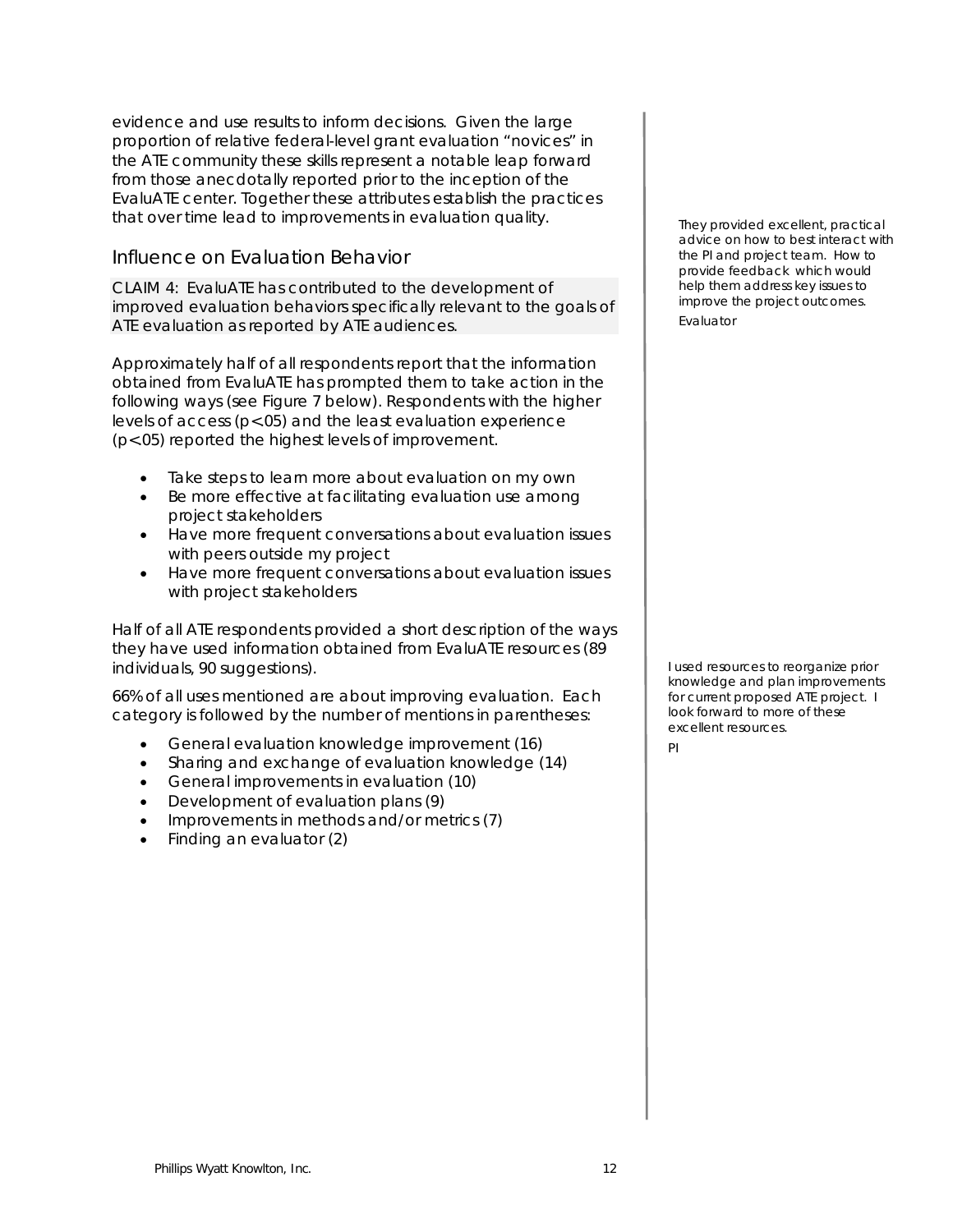

Figure 7. Influence on Behavior (*n*=194).

18% of all uses mentioned are about improving projects/centers. Each category is followed by the number of mentions in parentheses:

- Grant proposal development (4)
- Improve reporting, documenting success (7)
- Improve project performance (5)
- Develop new projects (3)

17% of all uses mentioned are about confirming and/or validating currently accepted best practices or explaining why information isn't being used. A number of individuals answering this question did not provide examples of use in their response. Each category is followed by the number of mentions in parentheses:

- No use reported or no recall (9)
- Confirm best practices already in place (5)
- Other (2)

EvaluATE's services clearly have served the ATE community as indicated by the large proportion of uses cited to improve evaluation as well as the use of information and/or evaluation to improve grant proposals.

Just to corroborate my own understanding of relevant evaluation methods Evaluator

I use it mainly to see who is doing things in the ATE community. I am an expert evaluator and I don't necessarily need help with evaluation.

Evaluator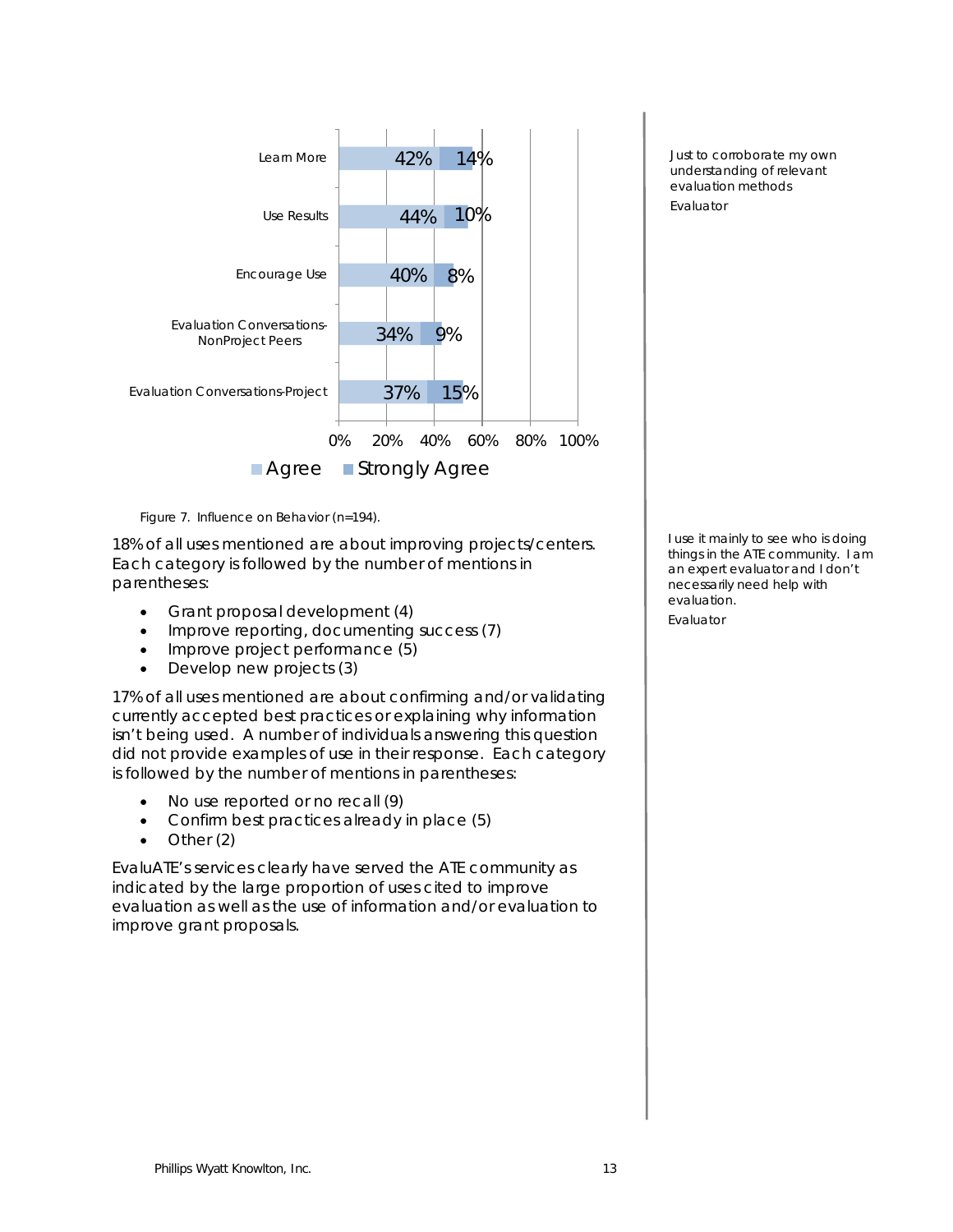### **Recommendations**

*What should EvaluATE do to improve the effectiveness of its services as indicated from the survey respondents?*

A summary of key process/outcome findings and action recommendations follow below. The findings are a summary of the results reported in the body of the report. These recommendations are a distillation of those suggested by external evaluation and confirmed by the EvaluATE staff and NVC.

Table 1. Action Recommendations.

| <b>Key Findings</b>                                                                                                                                                                                                                                    | <b>Actions to Consider</b>                                                                                                 |
|--------------------------------------------------------------------------------------------------------------------------------------------------------------------------------------------------------------------------------------------------------|----------------------------------------------------------------------------------------------------------------------------|
| There is a large potential market<br>among ATE grantees (Pls and<br>Evaluators) with a range of<br>evaluation experience.                                                                                                                              | Further define and segment<br>market niche, develop<br>marketing/outreach plan.<br>Promote and expand reach.               |
| ATE audiences are isolated but<br>when asked how to improve<br>EvaluATE many mention<br>increased interaction.                                                                                                                                         | Continue to build evaluation<br>will, capacity and community.                                                              |
| Audience is relatively novice<br>relative to evaluation but has<br>strong positive attitude toward<br>evaluation.                                                                                                                                      | Refine services to continue to<br>reach and serve this largest<br>audience segment.                                        |
| Those with the highest reported<br>access perceive quality/utility<br>highest. Equal quality/utility are<br>reported by those novice and<br>experienced with evaluation.                                                                               | Promote access among those<br>yet to participate, particularly<br>to those with less evaluation<br>experience.             |
| Basic/advanced evaluation<br>knowledge and those practices<br>essential to the improvement of<br>evaluation quality have<br>increased because of EvaluATE.<br>Those with most access and<br>least evaluation experience<br>report the greatest impact. | Differentiate or prioritize<br>services, novice/experienced<br>users have different needs.<br>Communicate success to date. |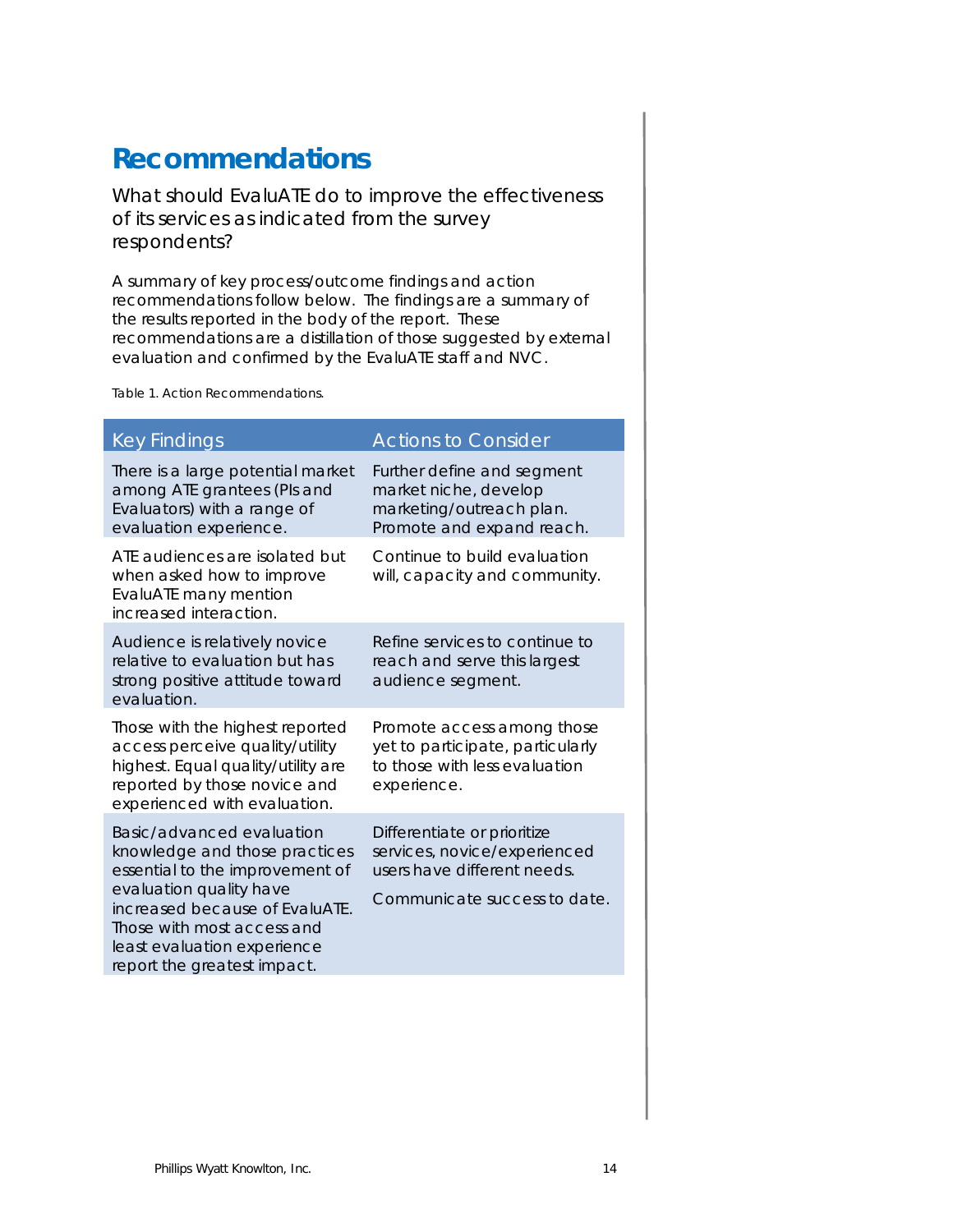# **Appendix A**

EvaluATE Logic Model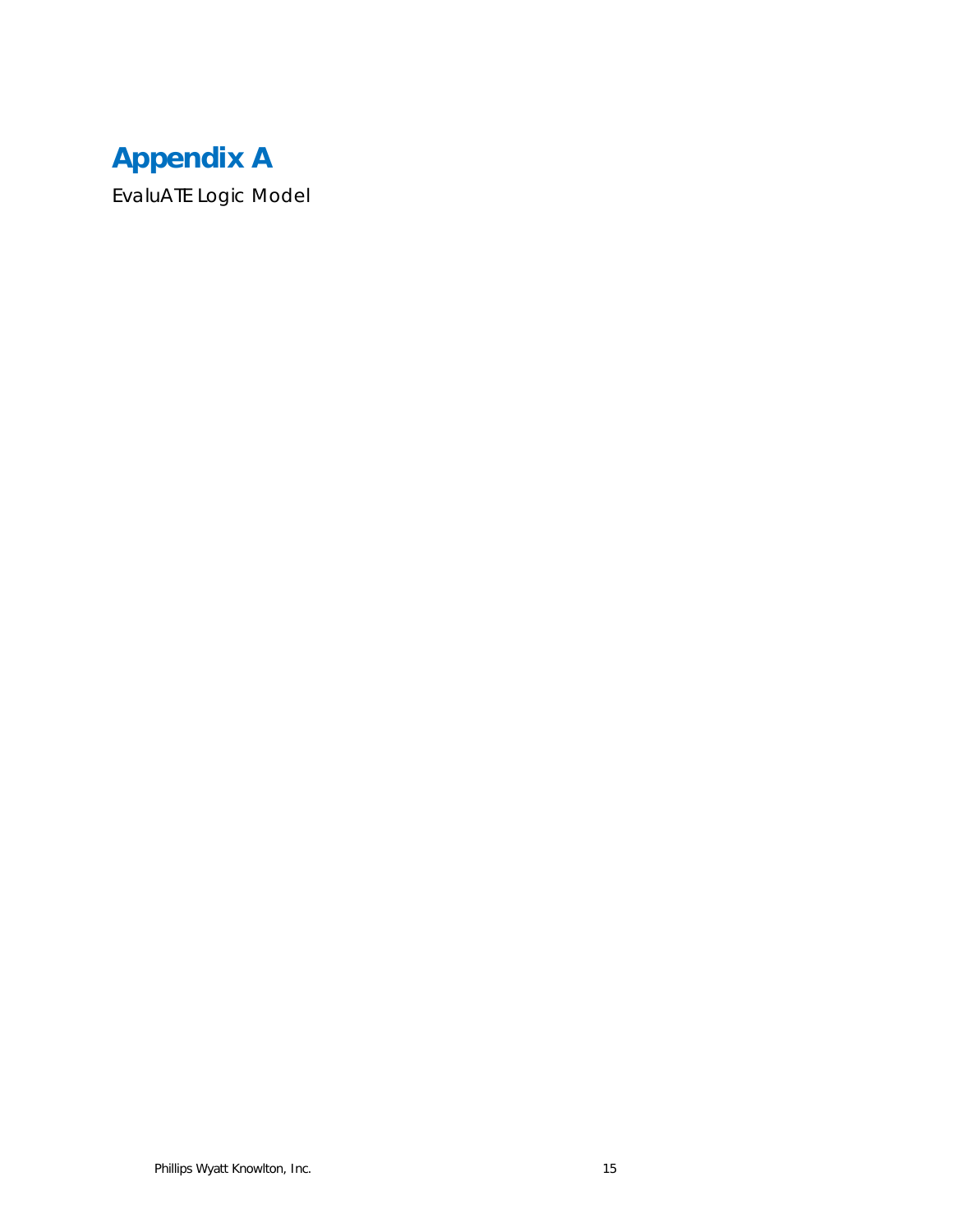

EvaluATE Logic Model February 2010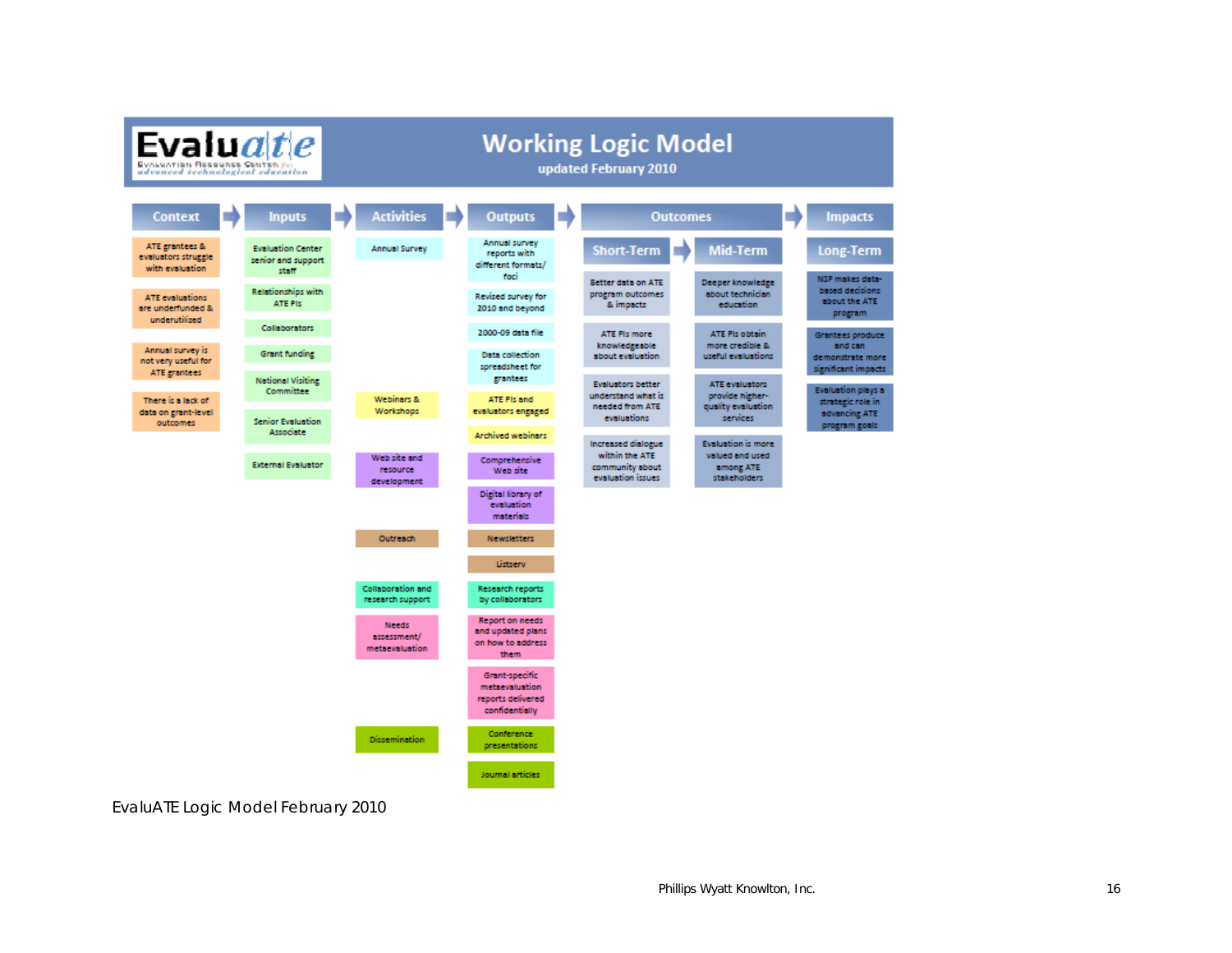# **Appendix B**

*Value & Impact Survey*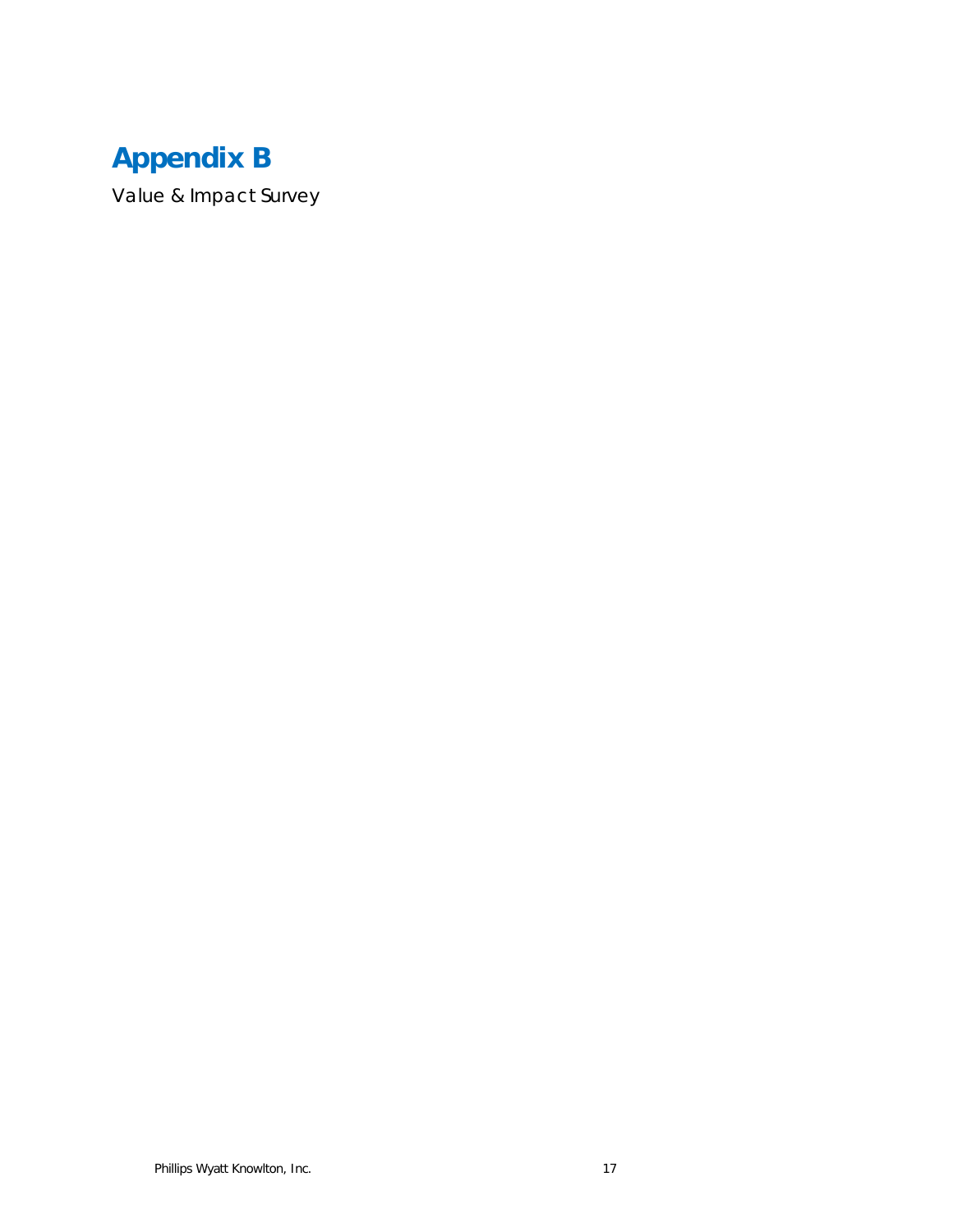### [SURVEY TEXT—actual survey was conducted online]

This being conducted by PWK, Inc. as part of its work as the independent evaluator for EvaluATE, the NSF-funded Evaluation Resource Center for Advanced Technological Education (ATE). The purpose of this survey is to gather evidence of the value and impact of the work of EvaluATE. All responses will be kept confidential. No EvaluATE staff member will have access to individual responses or to names of respondents. PWK will share findings from the survey with EvaluATE to help the Center assess and improve its work. Participants in the survey include ATE PI's and evaluators as well as individuals not associated with ATE that have accessed EvaluATE resources.

### **Section 1: Access & Use--EvaluATE Resources**

1. About how often have you obtained information from the following EvaluATE resources in the last 12 months?

|                                                      | Never   | Infrequently<br>$(1-2 \times)$ | Occasionally<br>$(3-5 \times)$ | Frequently<br>(6-10 times) | Very<br>Frequently<br>$(11+times)$ |
|------------------------------------------------------|---------|--------------------------------|--------------------------------|----------------------------|------------------------------------|
| Webinars, live                                       | $\circ$ | O                              | O                              | O                          | $\circ$                            |
| Webinars, recorded                                   | $\circ$ | O                              | $\circ$                        | O                          | $\circ$                            |
| Newsletter (Conduit)                                 | $\circ$ | O                              | O                              | O                          | $\circ$                            |
| Website, General                                     | $\circ$ | $\circ$                        | O                              | O                          | $\circ$                            |
| Website, Resource Library                            | $\circ$ | O                              | O                              | O                          | $\circ$                            |
| Community of Practice (e.g.,<br>listserv, directory) | $\circ$ | O                              | O                              | O                          | $\circ$                            |

2. Rate the overall quality (e.g., content rigor, presentation style/format, expertise of presenters/authors) of the EvaluATE resources you accessed in the past 12 months. For those resources you have not yet accessed, please select N/A.

|                                                      | Poor    | Fair    | Good    | Very<br>Good | Excellent | N/A     |
|------------------------------------------------------|---------|---------|---------|--------------|-----------|---------|
| Webinars, live                                       | O       | $\circ$ | O       | O            | O         | $\circ$ |
| Webinars, recorded                                   | $\circ$ | $\circ$ | $\circ$ | O            | O         | $\circ$ |
| Newsletter (Conduit)                                 | O       | $\circ$ | O       | O            | O         | $\circ$ |
| Website, General                                     | O       | $\circ$ | $\circ$ | O            | O         | O       |
| Website, Resource Library                            | $\circ$ | $\circ$ | O       | O            | O         | $\circ$ |
| Community of Practice (e.g.,<br>listserv, directory) | O       | O       | O       | O            | O         | $\circ$ |

3. For those resources you rated as fair or poor quality, please suggest ways that EvaluATE could improve them.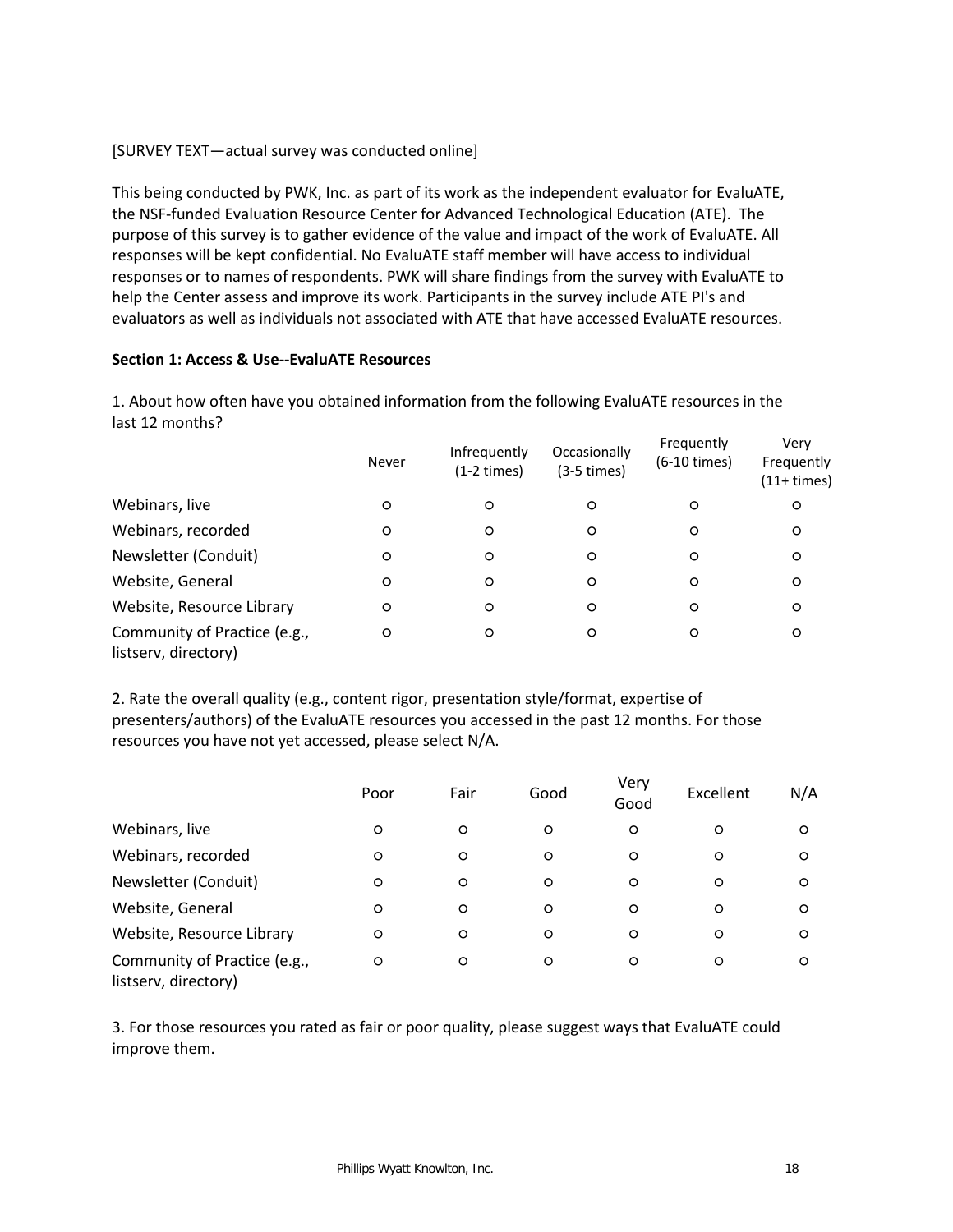4. Rate the overall utility (e.g., relevance of information, potential for adoption/adaptation, practicality) of the EvaluATE resources you accessed in the past 12 months. For those you have not yet accessed, please select N/A.

|                                                      | Poor    | Fair    | Good    | Very<br>Good | Excellent | N/A      |
|------------------------------------------------------|---------|---------|---------|--------------|-----------|----------|
| Webinars, live                                       | O       | $\circ$ | O       | $\circ$      | O         | $\Omega$ |
| Webinars, recorded                                   | $\circ$ | $\circ$ | $\circ$ | $\circ$      | O         | $\circ$  |
| Newsletter (Conduit)                                 | $\circ$ | $\circ$ | $\circ$ | $\circ$      | $\circ$   | $\Omega$ |
| Website, General                                     | $\circ$ | $\circ$ | $\circ$ | O            | $\circ$   | $\Omega$ |
| Website, Resource Library                            | O       | $\circ$ | $\circ$ | O            | O         | $\circ$  |
| Community of Practice (e.g.,<br>listserv, directory) | $\circ$ | $\circ$ | $\circ$ | O            | O         | $\Omega$ |

### **Section 2: Outcomes & Impact**

7. Please indicate the extent to which you agree or disagree with the following statements.

| The information I obtained<br>from EvaluATE resources has<br>improved my understanding of:                              | Strongly<br>Disagree | Disagree |         | Agree   | Strongly<br>Agree |
|-------------------------------------------------------------------------------------------------------------------------|----------------------|----------|---------|---------|-------------------|
| Where to get information<br>about evaluation.                                                                           | $\circ$              | O        | $\circ$ | $\circ$ | $\circ$           |
| What NSF program officers<br>expect from an evaluation                                                                  | $\circ$              | $\circ$  | $\circ$ | $\circ$ | $\circ$           |
| Evaluation in general (e.g.,<br>terms, concepts, purposes).                                                             | $\circ$              | O        | $\circ$ | $\circ$ | $\circ$           |
| How to develop an evaluation<br>plan (e.g., logic models,<br>evaluation questions, data<br>collection methods, design). | $\circ$              | $\circ$  | $\circ$ | $\circ$ | $\circ$           |
| How to incorporate evaluation<br>into project planning.                                                                 | $\circ$              | O        | $\circ$ | $\circ$ | $\circ$           |
| How to capture evidence of<br>project impact.                                                                           | $\circ$              | $\circ$  | $\circ$ | $\circ$ | $\circ$           |
| How to use evaluation results<br>to inform project decision<br>making.                                                  | $\circ$              | O        | $\circ$ | $\circ$ | $\circ$           |
| What should be included in an<br>evaluation report.                                                                     | $\circ$              | O        | $\circ$ | $\circ$ | $\circ$           |
| How to interpret evaluation<br>results/draw conclusions.                                                                | $\circ$              | $\circ$  | $\circ$ | $\circ$ | $\circ$           |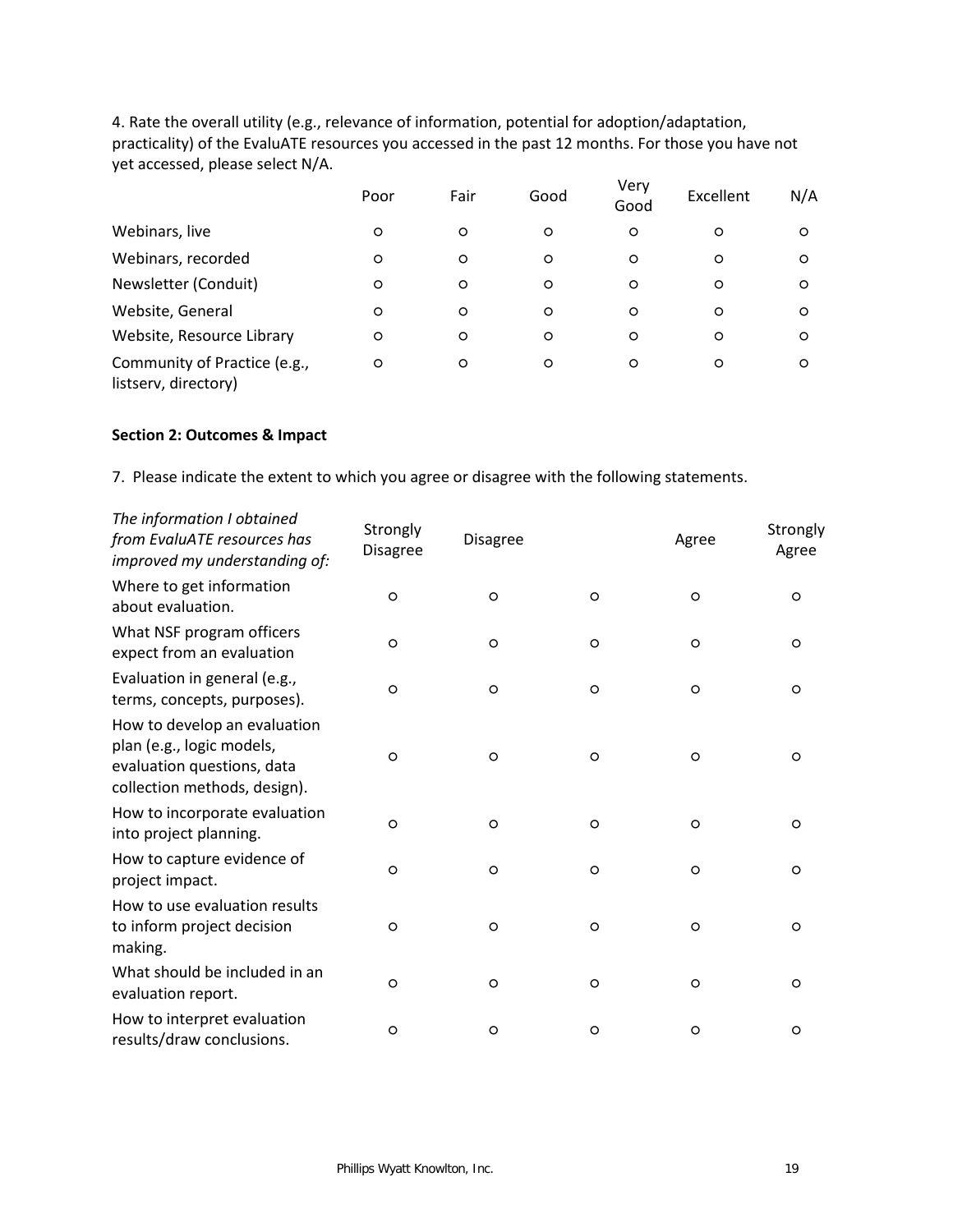8. Please indicate the extent to which you agree or disagree with the following statements.

| The information I obtained<br>from EvaluATE resources has<br>helped me                           | Strongly<br><b>Disagree</b> | <b>Disagree</b> |         | Agree    | Strongly<br>Agree |
|--------------------------------------------------------------------------------------------------|-----------------------------|-----------------|---------|----------|-------------------|
| Have more frequent<br>conversations about evaluation<br>issues with project<br>stakeholders      | $\circ$                     | $\Omega$        | $\circ$ | $\Omega$ | $\circ$           |
| Have more frequent<br>conversations about evaluation<br>issues with peers outside my<br>project. | $\Omega$                    | $\circ$         | $\circ$ | $\Omega$ | $\Omega$          |
| Be more effective at facilitating<br>evaluation use among project<br>stakeholders.               | $\circ$                     | $\circ$         | $\circ$ | $\circ$  | $\circ$           |
| Be more effective in using<br>evaluation results to improve a<br>project.                        | $\circ$                     | $\circ$         | $\circ$ | $\circ$  | $\circ$           |
| Take steps to learn more about<br>evaluation on my own.                                          | $\circ$                     | O               | $\circ$ | O        | $\circ$           |

9. Please indicate the extent to which you agree or disagree with the following statements.

|                                                     | Strongly<br><b>Disagree</b> | <b>Disagree</b> |         | Agree   | Strongly<br>Agree |
|-----------------------------------------------------|-----------------------------|-----------------|---------|---------|-------------------|
| Evaluation yields useful<br>information.            | $\circ$                     | O               | $\circ$ | $\circ$ | O                 |
| Evaluation can be a positive<br>experience.         | $\circ$                     | O               | O       | O       | O                 |
| Evaluation should be a part of<br>project planning. | $\circ$                     | $\circ$         | $\circ$ | $\circ$ | O                 |
| Evaluation contributes to a<br>project's success.   | $\circ$                     | O               | $\circ$ | $\circ$ | O                 |
| Evaluation is worth the time<br>and money.          | $\circ$                     | O               | $\circ$ | O       | O                 |

10. Would you be willing to provide further feedback to a member of the PWK evaluation team?

- o Yes
- o No

**Section 3: User Characteristics**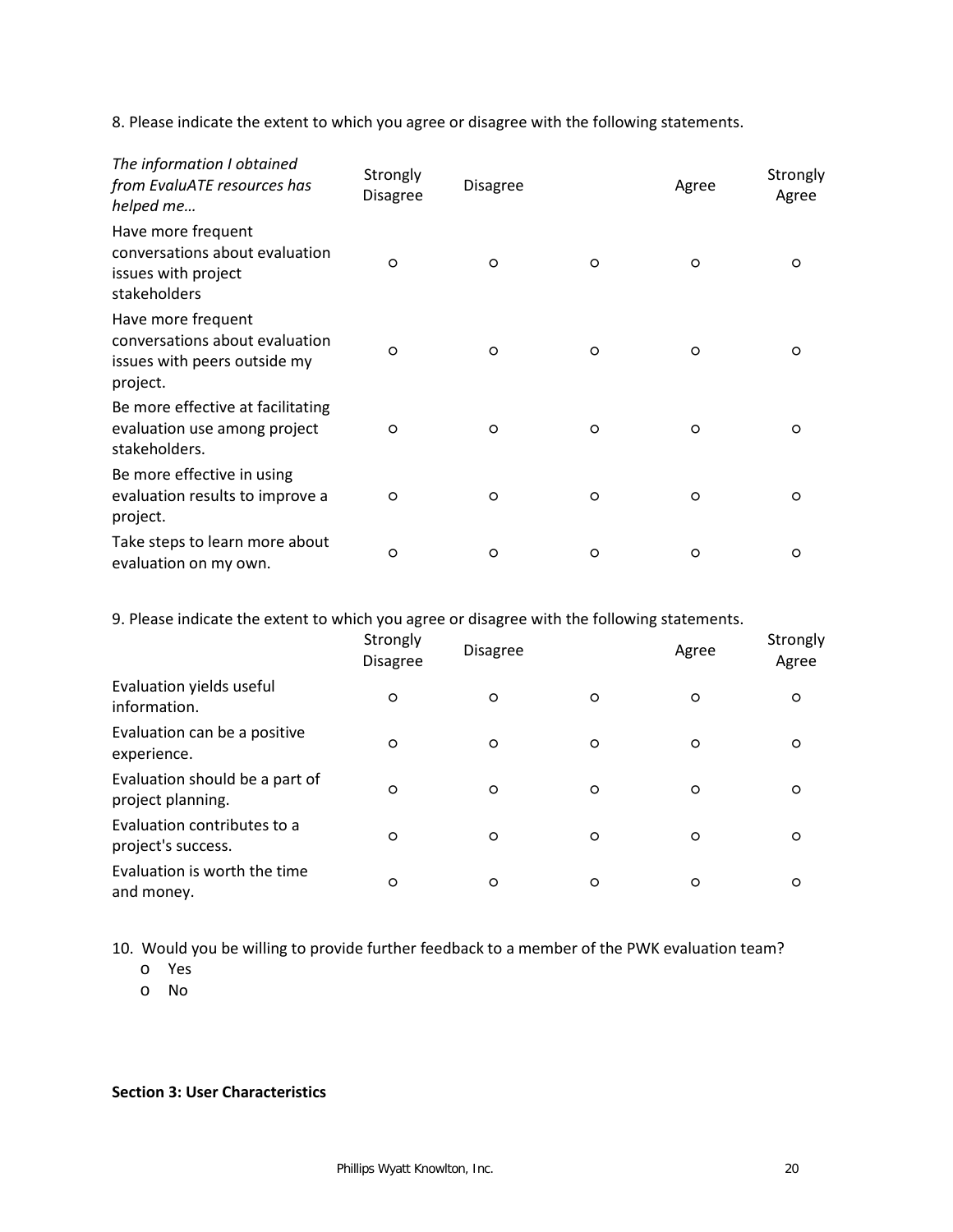- 12. What type of organization do you work for?
	- o 4-year University/College
	- o 2-year College or 2-year College System
	- o K-12 School or School System/District
	- o Nonprofit Organization
	- o Government
	- o Association/Society
	- o Private Firm
	- o Other, please specify
- 13. What role do you primarily serve in your organization (relative to all grant funded projects)?
	- o Principal Investigator or Co-PI
	- o Project Staff
	- o Principal Evaluator
	- o Evaluation Staff
	- o Institutional Administrator
	- o Other, please specify

14. Are you currently working in any way with/on an ATE grant (e.g., PI, Co-PI, evaluator, researcher, staff, administrator)?

- o Yes
- o No

15. What professional networks and associations are you currently a member of?

- o ABET (Accreditation Board for Engineering & Technology)
- o AEA (American Evaluation Association)
- o AERA (American Educational Research Association)
- o ASEE (American Society for Engineering Education)
- o AMATYC (American Mathematical Association of Two Year Colleges)
- o SME (Society of Manufacturing Engineers)
- o BIO (Biotechnology Industry Organization)
- o ACS (American Chemical Society)
- o ACM (Association for Computing Machinery)
- o Other, please specify
- 16. Do you conduct evaluations for any NSF-funded grants?
	- o Yes
	- o No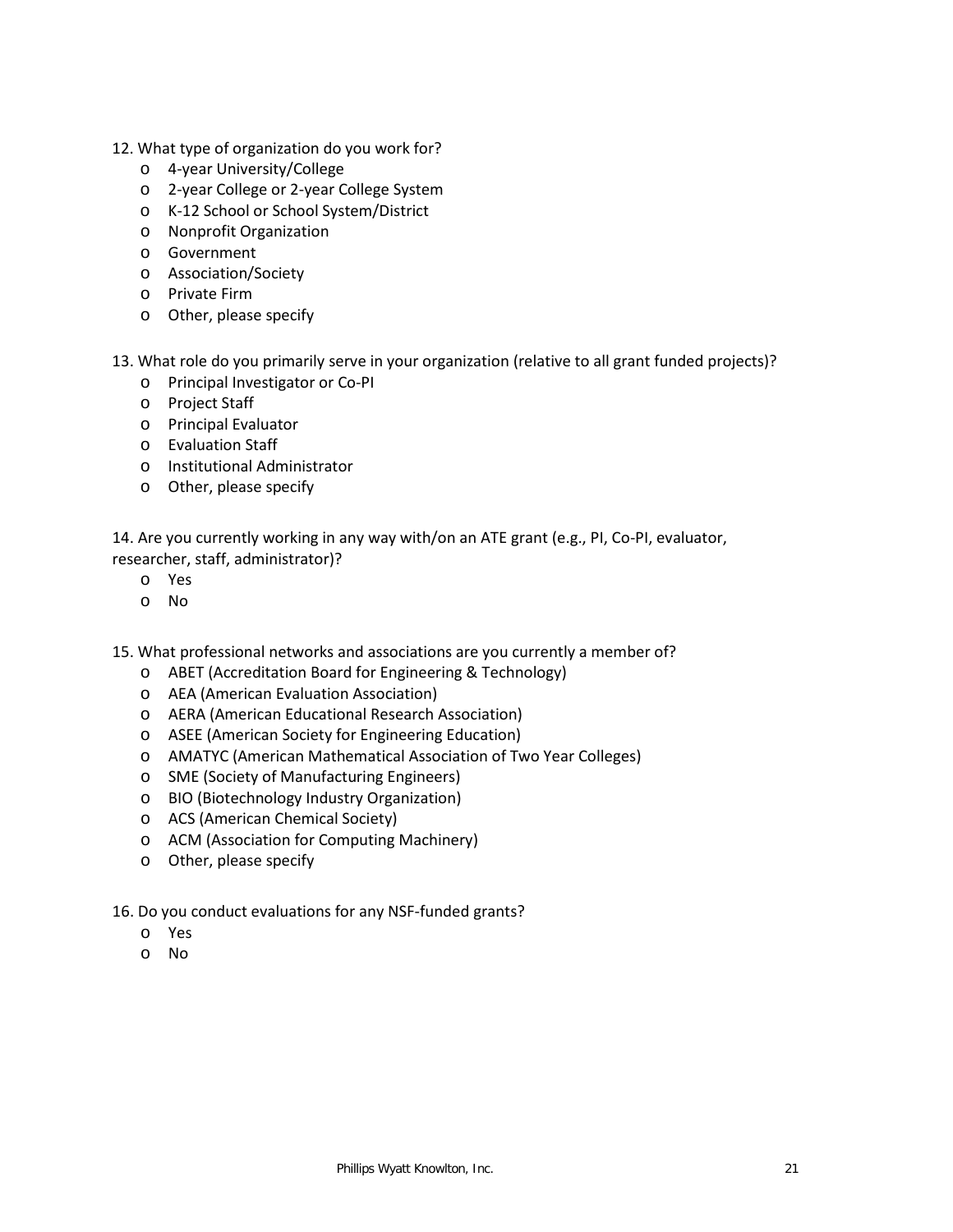### 17. If yes, which programs?

- o ATE (Advanced Technological Education)
- o ITEST (Innovative Technology Experiences for Students and Teachers)
- o DRK-12 (Discovery Research K-12)
- o MSP (Math and Science Partnership)
- o TUES (Transforming Undergraduate Education)
- o STEP (Science, Technology, Engineering, Math Talent Expansion Program)
- o ISE (Informal Science Education)
- o RET (Research Experiences for Teachers in Engineering and Computer Science)
- o Other, please specify

18. Are you a PI or Co-PI on any NSF-funded grants?

- o Yes
- o No

### 19. If yes, which programs?

- o ATE (Advanced Technological Education)
- o ITEST (Innovative Technology Experiences for Students and Teachers)
- o DRK-12 (Discovery Research K-12)
- o MSP (Math and Science Partnership)
- o TUES (Transforming Undergraduate Education)
- o STEP (Science, Technology, Engineering, Math Talent Expansion Program)
- o ISE (Informal Science Education)
- o RET (Research Experiences for Teachers in Engineering and Computer Science)
- o Other, please specify

20. Please indicate your years of experience:

|                                                                 | None    | Less<br>than 1<br>vear | $1 - 3$<br>vears | $4-6$<br>vears | $7 - 10$<br>vears | 11-15<br>vears | $16+$<br>vears |
|-----------------------------------------------------------------|---------|------------------------|------------------|----------------|-------------------|----------------|----------------|
| Principal Investigator or Co-PI<br>of Federally Funded Grant(s) | $\circ$ | $\circ$                | O                | $\circ$        | $\circ$           | $\circ$        | $\circ$        |
| <b>Evaluator of Federally Funded</b><br>Grant(s)                | $\circ$ | $\circ$                | $\circ$          | $\circ$        | $\circ$           | $\circ$        | $\circ$        |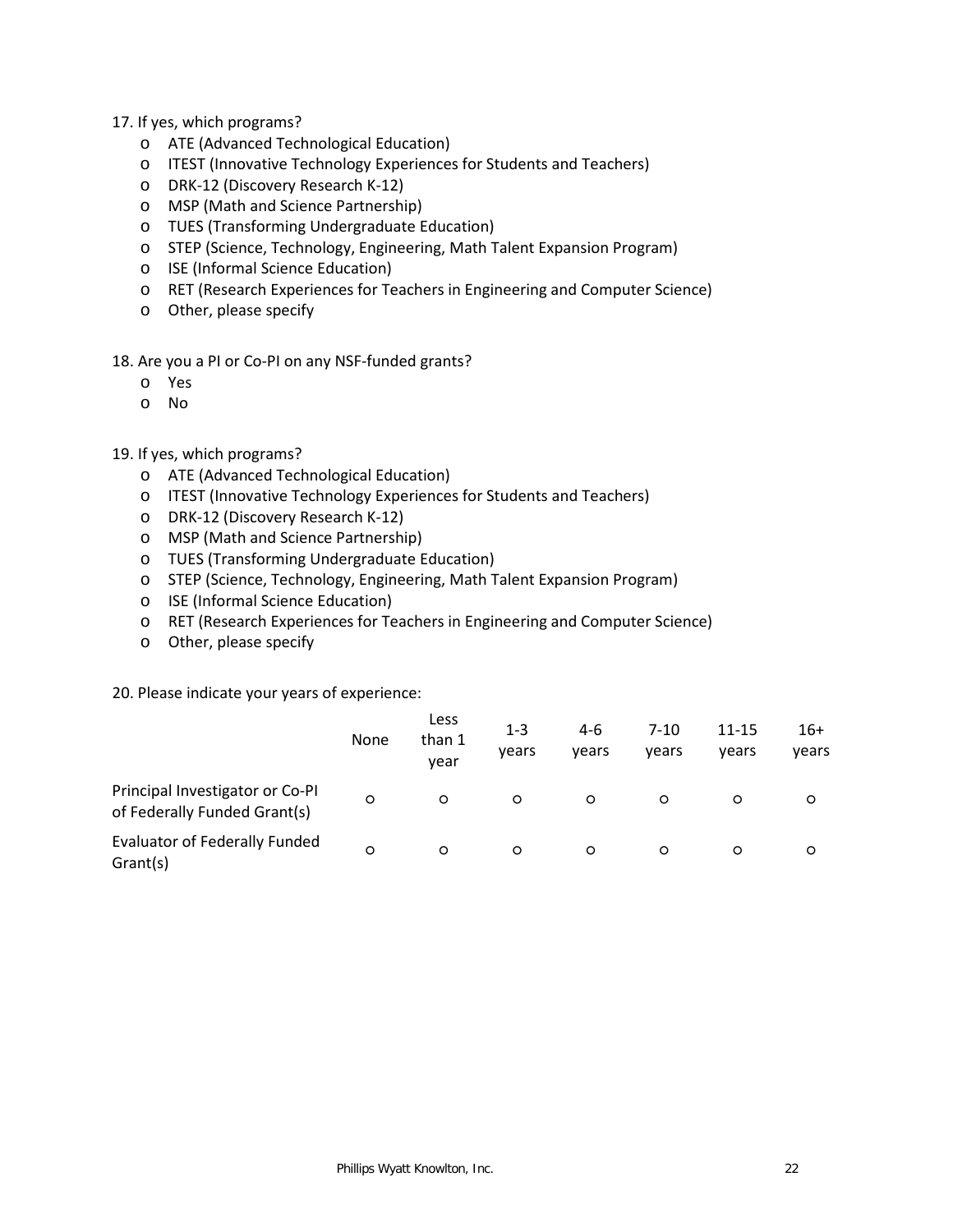# **Appendix C**

Addressing Non-response Bias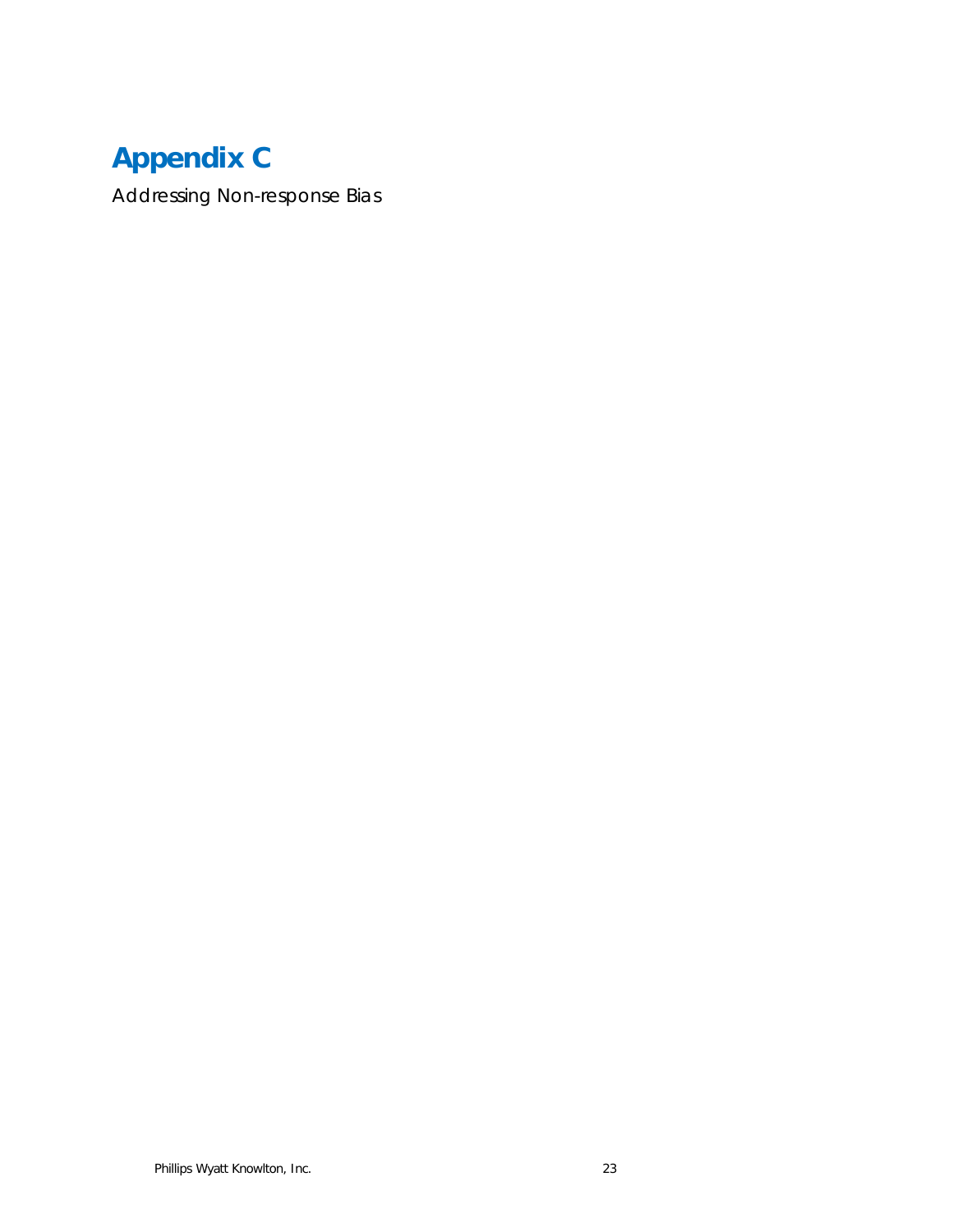### Preliminary Analysis for Non-response Bias

A Chi-square test determined if there were differences in response rates for ATE (current and expired) and non-ATE individuals. Within ATE group differences were also investigated--by role and by level of participation. This analysis relies on information included in the Master List about the population of individuals surveyed.

| Variable               | Categories                                 | <b>Responders</b>                | Non-<br>responders               | Test and<br>Value | p-value |
|------------------------|--------------------------------------------|----------------------------------|----------------------------------|-------------------|---------|
| Audience               | <b>ATE</b><br>Non-ATE                      | 182 (67%)<br>88 (33%)            | 242 (60%)<br>164 (40%)           | $X^2 = 4.221$     | .043    |
| <b>ATE Grant</b>       | Current<br>Expired                         | 162 (89%)<br>21 (11%)            | 204 (84%)<br>36 (15%)            | $X^2 = 2.574$     | .462    |
| ATE Role               | $PI/CO-PI$<br>Evaluator<br>Other           | 121 (67%)<br>52 (29%)<br>7(4%)   | 151 (63%)<br>77 (32%)<br>12 (5%) | $X^2 = 1.537$     | .674    |
| Participation<br>Level | <b>None</b><br>1-2 X Average<br>3+ Average | 114 (63%)<br>50 (28%)<br>18 (7%) | 176 (73%)<br>53 (22%)<br>13 (7%) | $X^2 = 5.774$     | .056    |

Table 1. Comparison of Respondents and Non-respondents.

Those individuals surveyed with ATE affiliation (current or expired grants) have a higher response rate than those from outside the ATE community.

Individuals surveyed with current ATE grants have the same response rate as those with expired ATE grants.

PIs, Evaluators and Others with ATE affiliation surveyed (current or expired grants) have the same response rate.

Individuals surveyed who have not yet accessed EvaluATE resources have a lower response rate than those who have.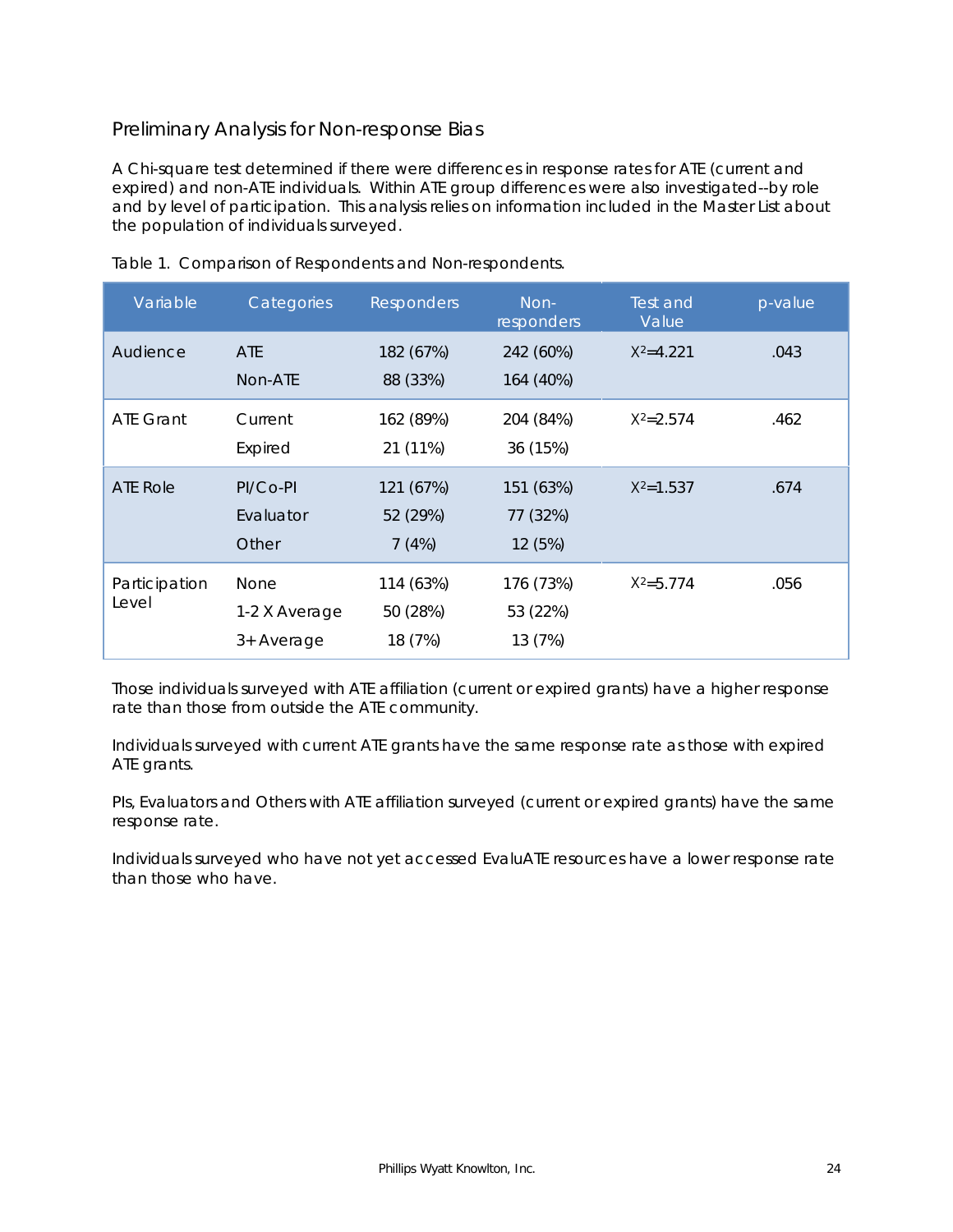# **Appendix D**

Open-ended Responses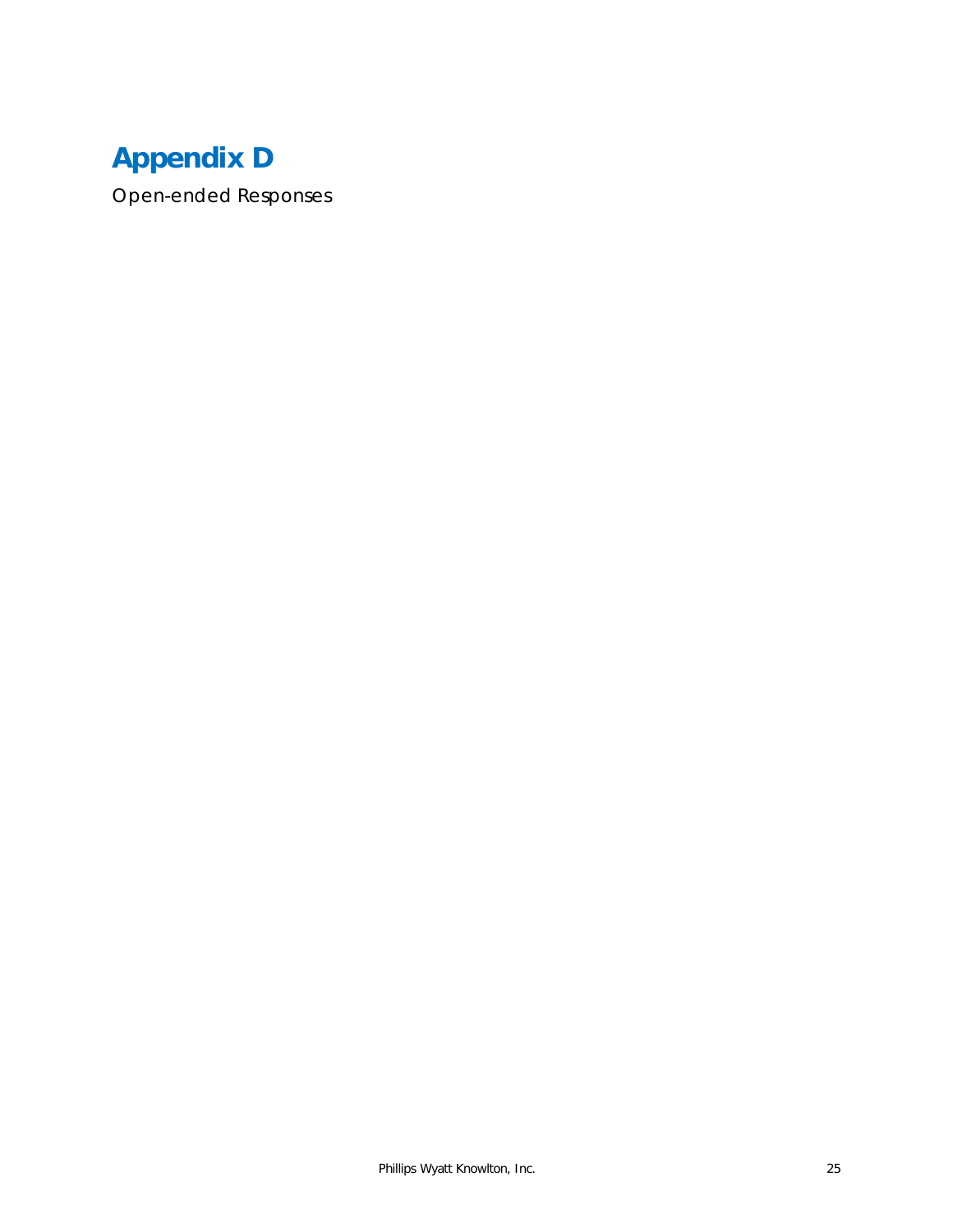### **Question 3: For those resources you rated as fair or poor quality, please suggest ways that EvaluATE could improve them.**

Presenters tended to read from slides. I would have preferred less reading and more explaining.

More specifics; more actual scenarios

In general, I would like more advanced coverage of evaluation topics.

By making them more relevant to my grant.

Give more real examples of quality surveys...

The resources are very good, but the reason to use them can be more compelling.

I found them hard to navigate when I was trying to sign on as an evaluator. I had to call for assistance.

be clearer about the level of the instruction provided. they have all been much more basic than the title/description would suggest.

Continue to be attentive to the needs/interests of both professional practitioners as well as researchers.

not expansive enough, limited depth and breadth of information in resource library and on web. Have not seen newsletter or recorded webinars

Edit and target for very busy participants. Remember that for many grantees, project evaluation is a "foreign language." Too much information and academic approaches are a turn off for them. A patient wants to know what a surgical procedure will do for him or her. The surgeon is the only one who needs the knowledge, skills, and training to perform the surgery. Evaluators and grantees are two very different audiences.

website - navigation efficiency (# of clicks to get to what you want) can be low; the help feature was not working (cannot submit on-line form)

be more economical of peoples' time--less transmission of info real time, people will do their homework and can read in advance

I find that the website is not organized intuitively -- in particular, I am having difficulty finding things as I used to on when the resources (i.e., past publications) were on the Evaluation Center's Web Site.

Perhaps there could be better direction from the Eval Center site?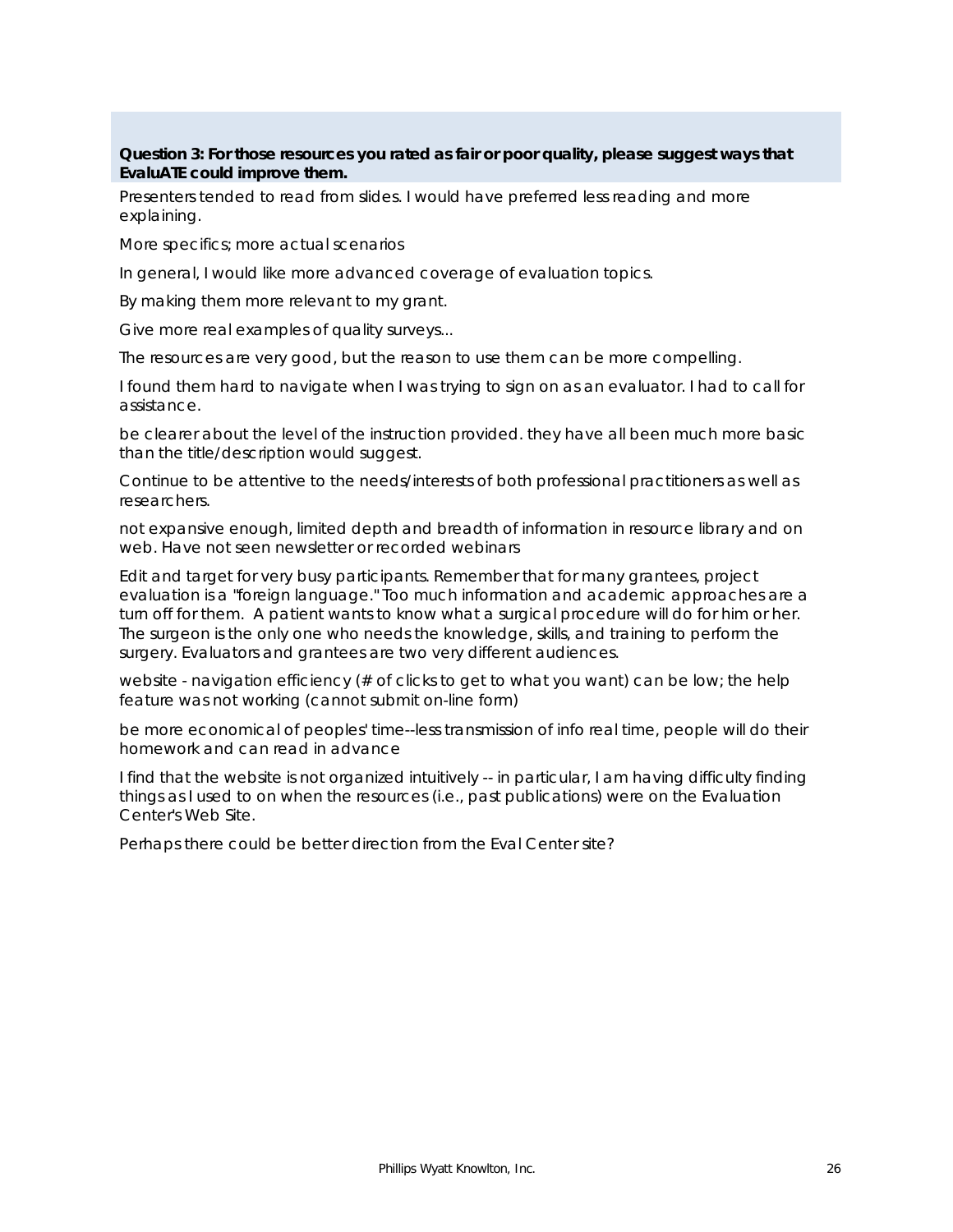### **Question 5: For those resources you rated as fair or poor utility, please suggest ways that EvaluATE could improve them.**

Pertinent information specific to daily practices

In general, I would like more advanced coverage of evaluation topics.

They usually don't speak directly to my grant's goals

the lowered rating is not a reflection on the resources themselves but rather an indication of the match with my personal needs at the time.

Provide examples....

Without the chance to clarify through questions, recorded webinar is limited.

More intuitive

I enjoy having the listserv, however, the way it is currently structured participation has to be prompted. It would be preferable to integrate it into Evaluate's website where posts can be organized under topic headings.

Add more substance. There is plenty of empty technical statements.

I would like to see samples of what NSF ATE considers excellent evaluation reports, surveys, impact measures, evaluation plans, etc. Or at least a rubric.

The webinar I participated in was an intro level- very basic in terms of evaluation topics. It was helpful to validate that I am already on track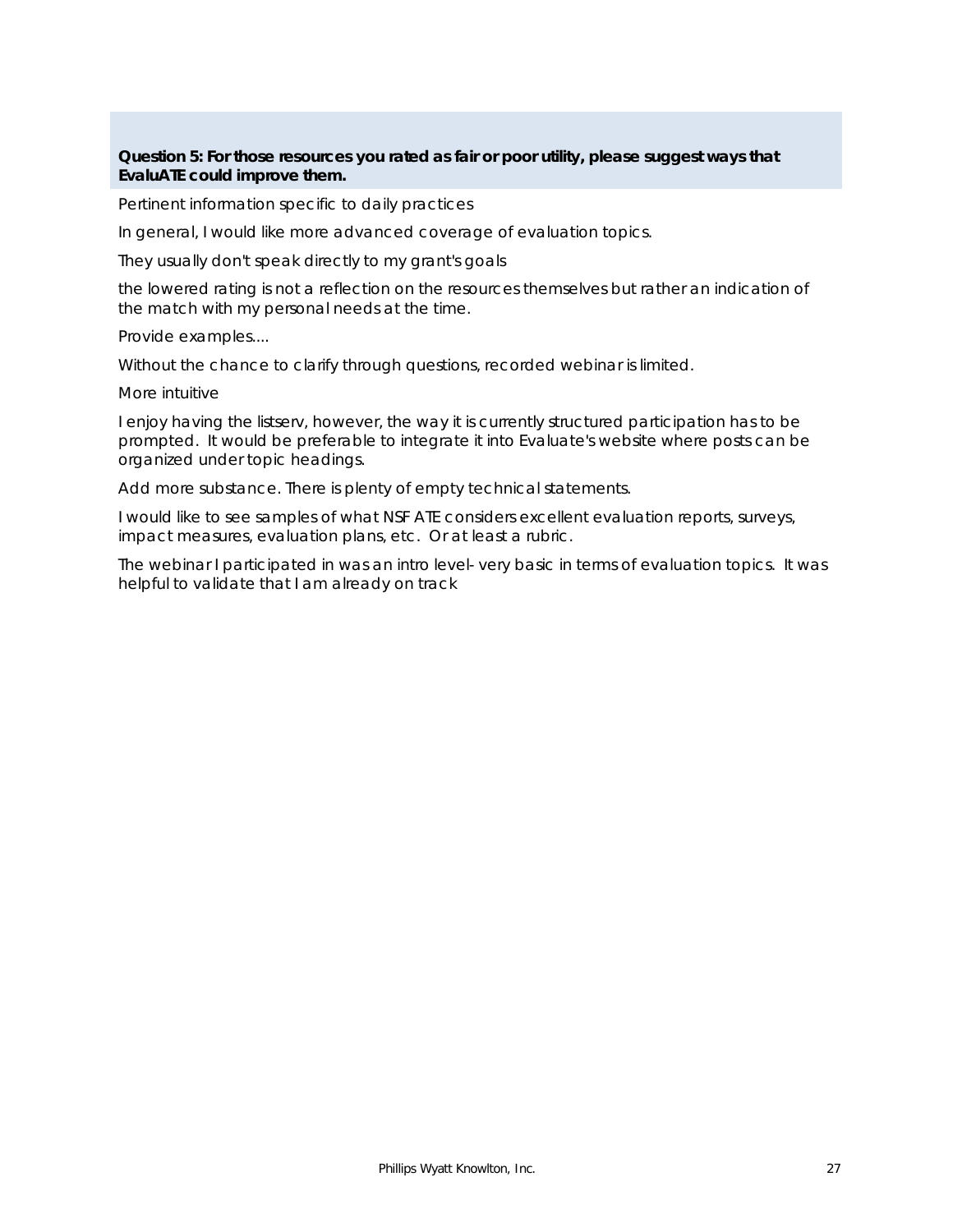### **Question 6: Please provide a short description of how you have used information from an EvaluATE resource.**

Applied to new projects on campus, in evaluation measures, etc.

I mainly used the resources (additional) such as rubrics, articles, surveys for use in the evaluations that I conduct.

I have prepared a successful proposal using some of the concepts presented in webinars.

I have participated in webinars that have assisted me in putting together an ATE proposal, both preliminary and full.

The materials we reviewed were directly applied to the approaches used to develop our annual report for both the National Visiting Committee AND the NSF annual report for the grant.

I really haven't. What I've seen has little direct applicability to my project.

Was an evaluator, but did not use the EvaluATE resource

Working with setting up evaluations of our own, this was a great help.

logic model overview

as background info to share with my ATE project team. I was not an evaluator

Develop an evaluation plan for an NSF grant proposal.

We have used it to reach out to specific individuals for research.

I shared some resources with another (non-ATE) PI, used other resources to share with other evaluators.

I have applied what I learned about assessments and evaluators to non-NSF applications. I have also scheduled the webinars in conference rooms and invited faculty and staff to attend.

Incorporate best practices and lessons learned to avoid making common mistakes. General review of ideas.

Took notes of important information and tried to incorporate into the ATE grant writing.

I am a new PI, so any information I receive about evaluations is being used and still learning.

Information used to develop quality grant evaluation plans.

General information. Have not been an ATE grant recipient yet but are planning to submit

As a resource (example) for evaluating an NSF-ATE grant. As an information background and strategic assessment and planning of the grant.

A source of information on evaluation practices and about expectations of evaluators within the ATE community.

In my setting, the assessment is not a major deficiency. Potential evaluators are not aligned to ATE objectives. EvaluATE provide resources to train my staff and external evaluator. we expect to increase the use of EvaluATE resources.

Using it in designing the evaluation for our current grant. Also using the information on a grant proposal.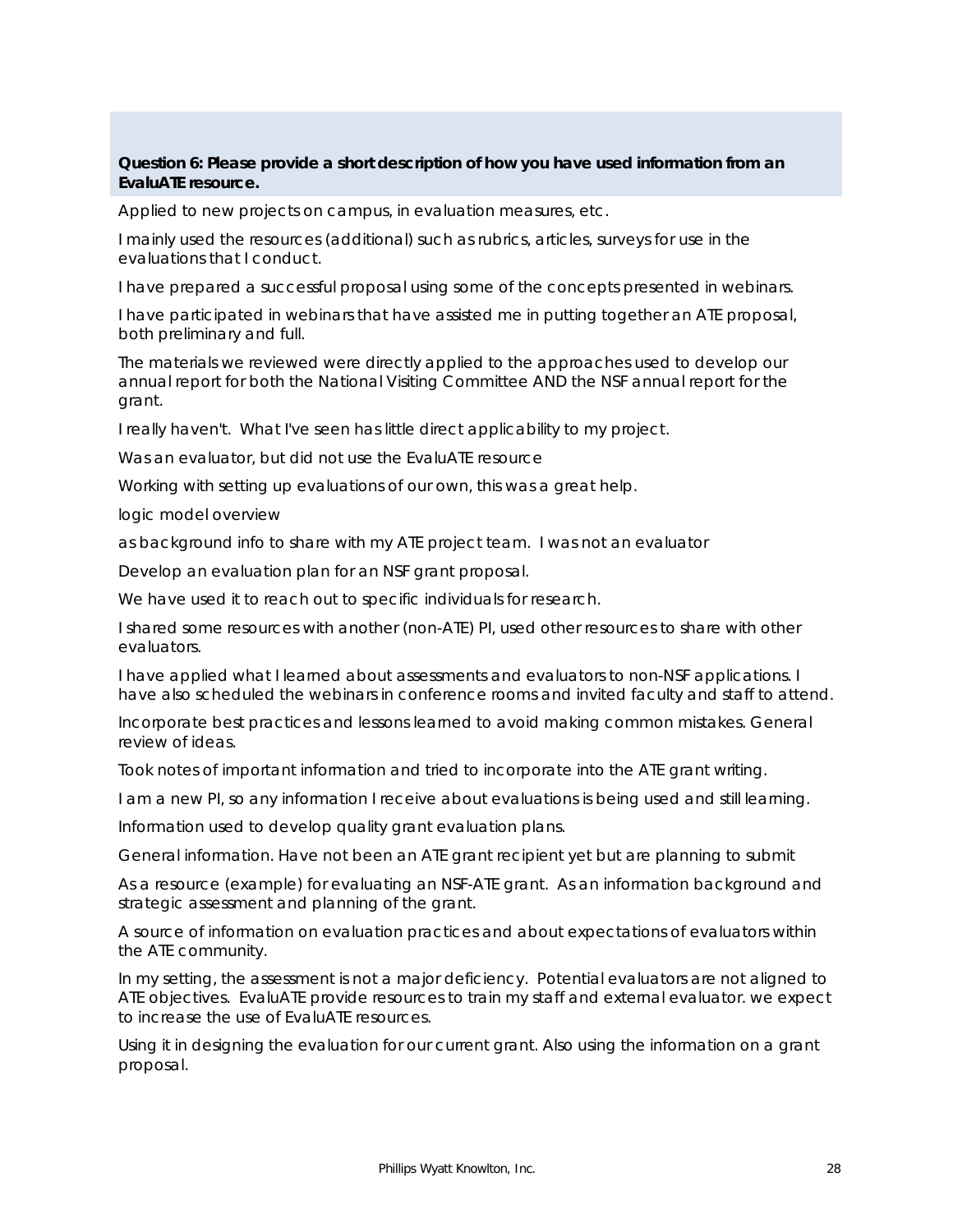I'm an evaluator on another (non-ATE) project, so I was interested in finding out what I'm supposed to be doing.

#### Have not used any

So far, my team's use of EvaluATE resources has been as a "check" to ensure that we are doing the right things, and following the right procedures. So far, so good!

The webinar info has been my primary resource and has provided me with a better sense of what evaluators need to do their work and what a PI should be thinking about early in project work.

To validate evaluation designs or tools; to collaborate/share best practices on critical issues

Resource helped me to revise the project objectives.

Really haven't

provided excellent, practical advice on how to best interact with the PI and project team and provide feedback/evaluation which would help them to address key issues to improve the project outcomes.

Just to corroborate my own understanding of relevant evaluation methods.

As background information; to compare my approach to Evaluation with others.

As one of the project evaluators for an NSF-funded project at an Oregon community college, I requested information from the PI about the EvaluATE resources.

I am not evaluating ATE programs at this time, so I have not used the resources.

Learn about expectations of evaluation.

Framing an evaluation plan, training grant writers in writing evaluation plans, review and comparison of evaluation plans.

Better able to choose data useful for evaluation

Refining our program

Used newsletter information to help in our evaluation process.

Information from a webinar helped me decide how to approach an evaluation.

To contact personnel to ask questions about how the evaluation study should be put together

To share information with stakeholders within our project team. To obtain guidance on survey completion.

In designing new evaluation instruments and getting ideas for workshops for faculty members.

Informed my evaluation of federally-funded project

To help formulate an evaluation plan for a proposal in development. To make a conference presentation on assessment to other non-NSF Project/Program Leaders.

I have taken the information to meetings in support of my research project and to discuss with upper management.

Develop better surveys for the department as well as share materials with faculty.

Read email exchanges and learn good practices.

Improve understanding related to evaluation Connections to evaluation expertise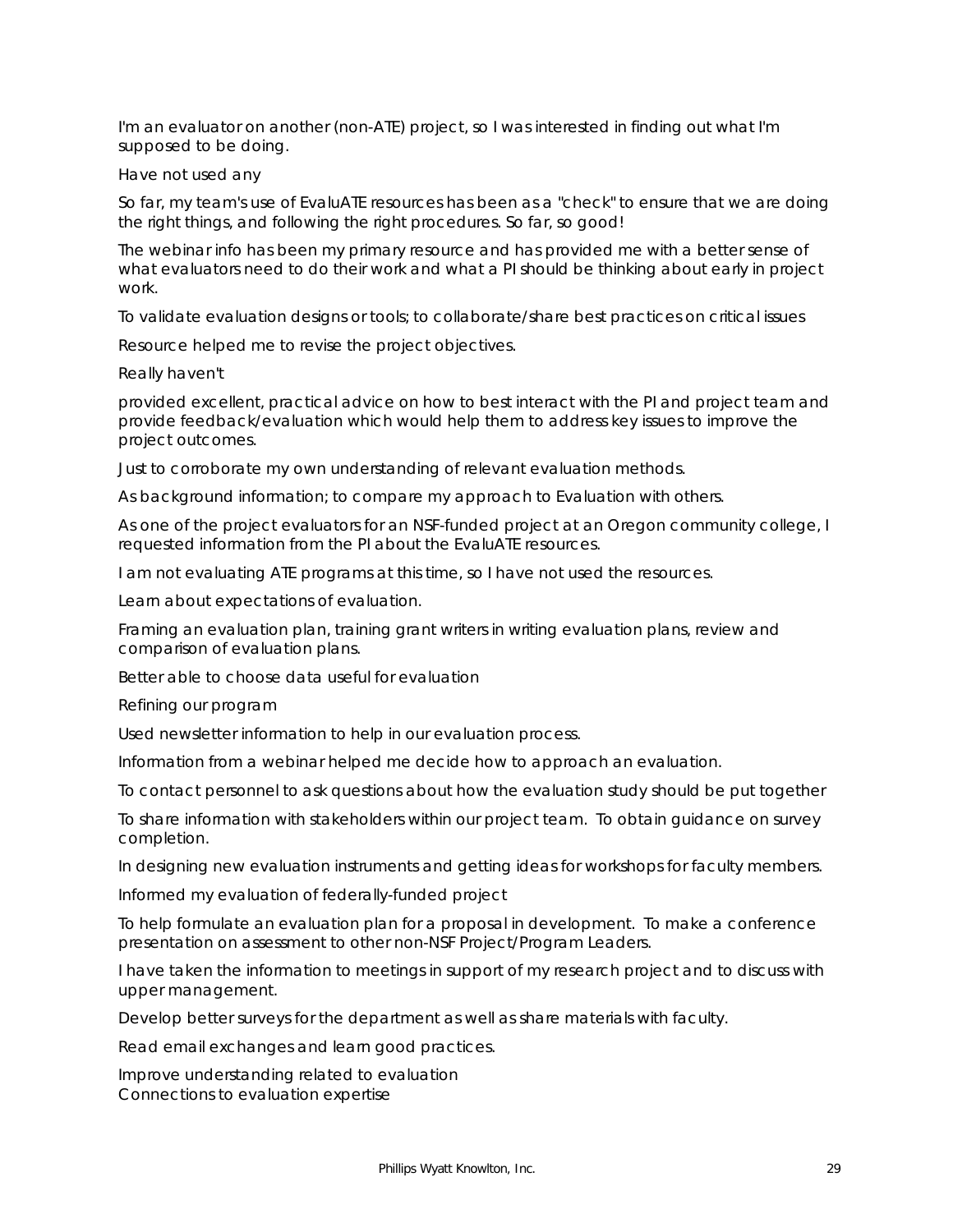helped with assessment & reporting

I have not used it yet but will use it next time I work on an NSF-ATE project, proposal, or evaluation.

To complement our own evaluation efforts and those of other ATE Centers and/or projects

I have used resources to learn how to do evaluations and to look for external evaluators.

webinar information has been clarifying and timely for getting started

We seek to engage all our ATE team in webinars to learn more about evaluation practices and stimulate discussion.

I have only used EvaluATE at the DC conference and to become part of the community.

Improve my work.

constructing an evaluation plan

Generally, to stay apprised of the interests and needs expressed by programs and evaluators. Many of the initiatives planned appear to be for those who need support in methods of program evaluation and/or report writing and/or billing for services and/or statistical analysis. I would love to be part of a dialogue conducted by community of experienced evaluators in these respects.

Ideas for evaluating projects under development.

Other than the painfully obvious, and the self praise, there is little of use.

So far I used these to reorganize my prior knowledge and plan for my currently proposed ATE project improvement. I look forward to receiving more of these excellent resources.

We use EvaluATE to improve our own evaluation plan.

In preparation to select outside evaluation for grant.

My department is the Grants Dept. for our 10 college system so we are involved in the development of a lot of proposals, including those to NSF. We are better prepared for reviewing evaluation sections, for giving advice, and developing them ourselves. But we also are better prepared for working effectively with external professional evaluators, especially for NSF grants.

The issue has not really been one of utility or resources provided by EvaluATE, rather it has been one of time management. As the PI for my ATE project, I have had my hands full just keeping on top of all the various activities that we have going on, and have not been able to access much of the information made available by EvaluATE. I know that one of my Co-PIs and our external evaluator have been more closely involved with EvaluATE.

I have only listened to one or two webinars and have very little experience with "evaluation"...this is a new career path. Sorry I do not have more to offer.

It has made me think how I can improve by evaluation process, especially since my center is very large.

I have used the information I received to draft evaluation reports in the past and I expect to use similar models in the future, since they apparently serve the needs of the Co-PIs.

1. To identify the most critical issues and/or problems.

2, To learn of efforts that have been successfully funded to address the critical issues and/or problems.

3. To build upon efforts rather than duplicate them.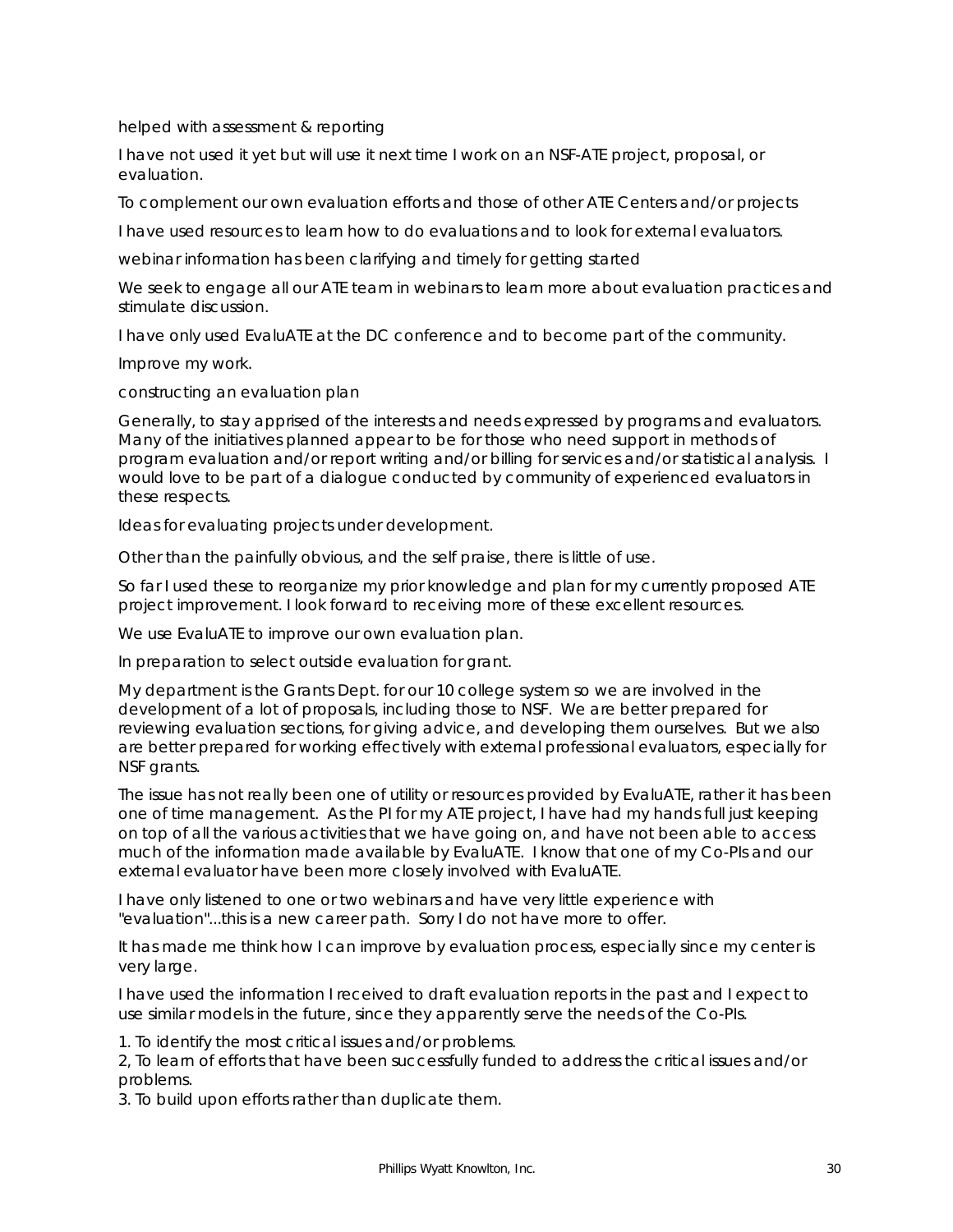As background to help me in current evaluation projects, professional development, answer specific questions, new resources

Checklists, guidance on budgeting for evaluation, ways in which evaluation efforts can be strengthened

report writing tips

Development of an Evaluation Plan for various projects.

Using ideas in our project whenever possible

New measures of success

Help prepare annual NSF reports

We've passed along resources and information to our own users and used resources in creating our own evaluation plans

General Information

webinars used for external evaluation ideas

I have looked for examples of instruments and reports to get an idea of the approaches to evaluation that EvaluATE has done.

It helped me to confirm the general approach of my project evaluator

I shared what I gleaned from one webinar with fellow grant writers at my university.

used during planning projects and proposal preparation; used to develop evaluation plans, to revise practice

We do not use EvaluATE. We have a small ATE 1st time grant and at the direction of our program officer we use our advisory committee as a surrogate for the EvaluATE process.

To research background on various evaluation methods including qualitative analysis and ex post facto control groups; to work with logic models in a more effective manner.

Information of EvaluATE resources has been used to reconceptualize in process project evaluation. Have recommended information to colleagues in other non ATE projects.

Background for additional projects and to refresh knowledge base for current projects

The information assisted us in identifying an evaluator for our project and helped us identify the items needed in the contract.

to provide additional information on how to improve the value of our ATE project

Information from webinars and website have been helpful to myself and our external evaluator in implementing our plan. The pre-conf session at the PI conference was particularly helpful.

In planning for my project's external review. Reviewing best practices.

I use it mainly to see who is doing things in the ATE community. I am an expert evaluator and so I don't necessarily need help with evaluation.

I generally incorporate them into my future planning as well as pass the information on to some of the schools that participated in my grant.

I use the newsletter to learn about the work of my External Evaluator. In this way I could provide him with better information to perform his work.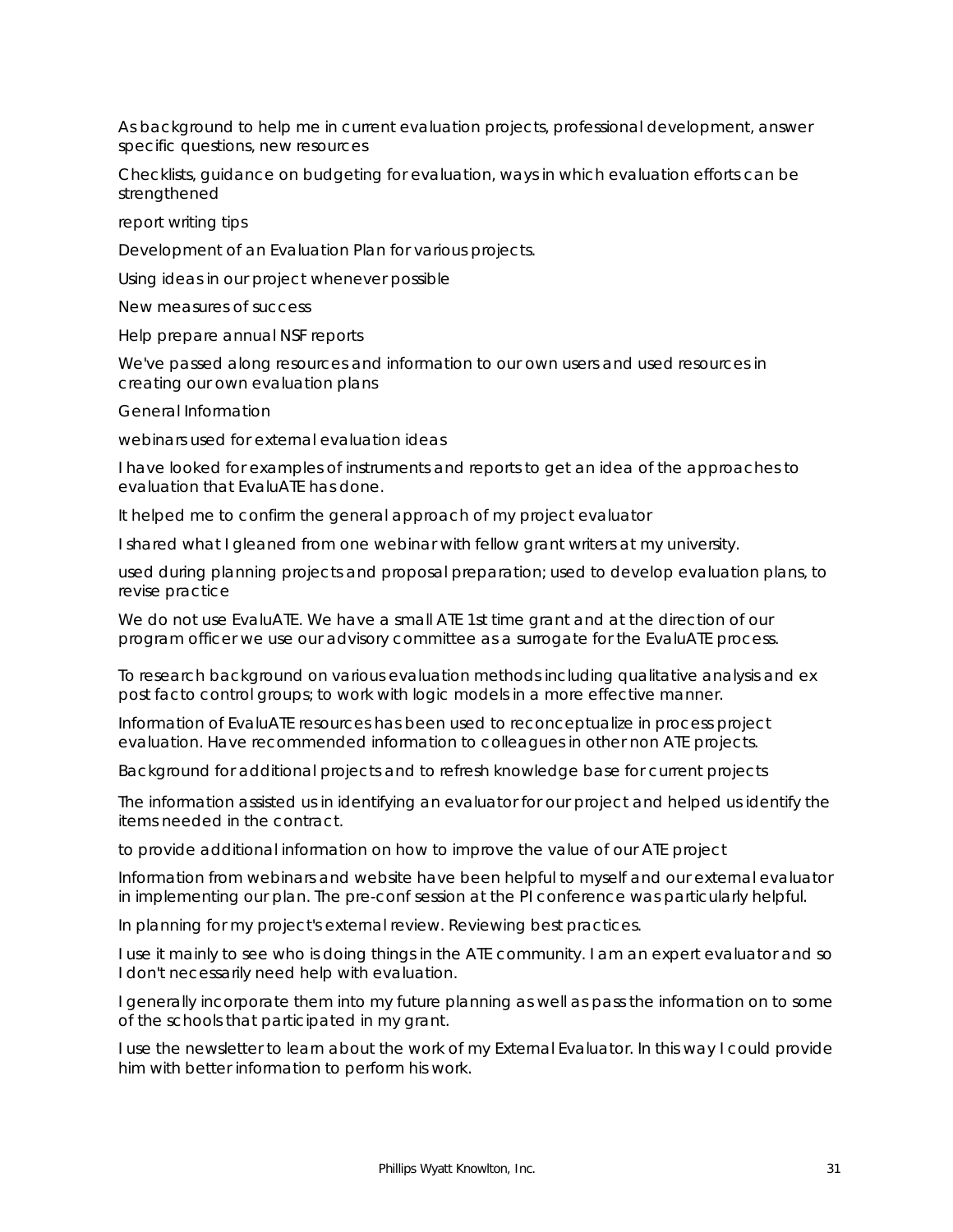I used materials from EvaluATE primarily in designing evaluation protocols for my work under the ATE grant and in advising aspiring PIs. I also recommend the resources to aspiring PIs. I have also learned a great deal from listening to EvaluATE staff talking about evaluation and observing their work.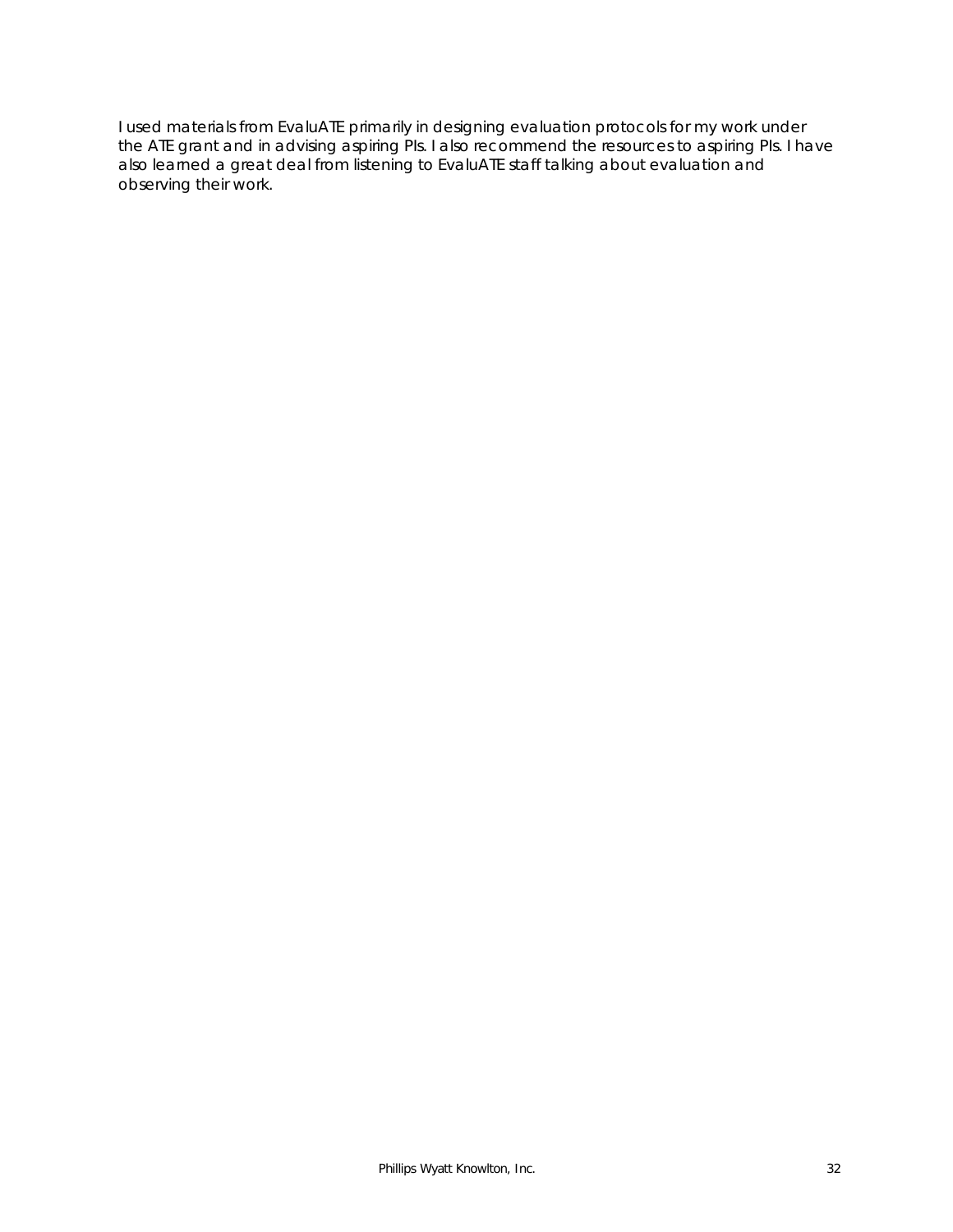### **Question 10: If you have other comments about EvaluATE that you would like to share, please write them in the space below.**

Two areas remain challenging: (1) What to choose to evaluate (mostly due to changing emphasis at ATE - e.g., impacts vs. outcomes, complicated by the "so what" factor requiring information only obtainable from very early design, and (2) How to factor information into the NSF annual report for the grant, which doesn't match the goals of the grant per se. The format for the NSF reporting system is fixed, making it very difficult to emphasize certain areas of achievement that do not fit the prescribed categories.

Wish I had something like this available much earlier in my career! My "learning" and "impact" responses would have been much higher 15 years ago. This is fantastic for newish evaluators.

EvaluATE has done a wonderful job - I am pleased to part of the community. It is great to see this focus on evaluation

I will use the website and other resources in the future.

Evaluation can have positive effects if it is done correctly.

In general, I would like more advanced coverage of evaluation topics.

EvaluATE needs to prompt NSF program officers to clearly delineate expectations.

The resources and community are outstanding!

Need to do a good job distinguishing between what evaluators need to know and what PI's need to know.

I appreciate the free and accessible resources shared on your website.

Great resource and service.

I have been very satisfied with my EvaluATE experiences. Thank you!

Appreciate the EvaluATE staff's accessibility and willingness to help

I think evaluation is very important. The reason for low-ish rating in Section 2 is that I already knew a lot about it. Evalu-ATE just adds to my knowledge. I have not been able to put specific learning into practice yet.

Great job so far!

There could be more interaction among experienced evaluators.

i am an evaluator of numerous nsf projects, and have been confused by the interactions with evaluate, wondering...are most of the evaluators you work with novices? are they not professional evaluators? what is it about ate grants that attracts nonprofessional evaluators?

While project evaluation is a useful and valuable tool, I view the work I do with EvaluATE as another very time consuming report that duplicates, to some degree, the work that is done for the Fastlane reports. This report is not helpful to me in improving my project and merely takes me away from the project to do another report. It would be really helpful if EvaluATE and the NSF would find a way to capture all the material and information they require to do their individual work in one comprehensive report so that PI's didn't have to redo or reconfigure information at two different times of the year when projects are most busy.

However, for programs with pre-college students, the timeline for evaluating program effectiveness is too short.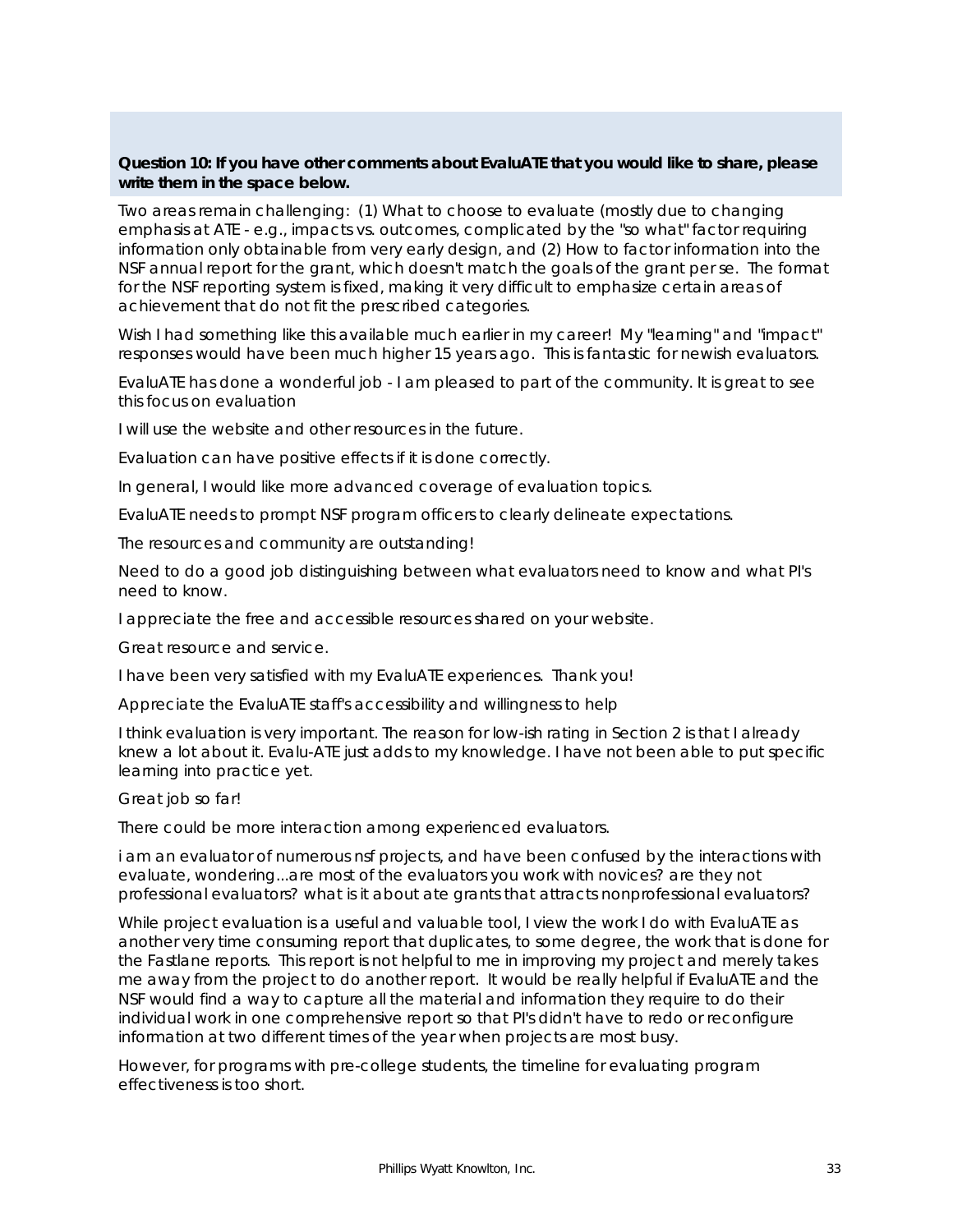We also recognize more readily, earlier in project planning when a professional external evaluator is really needed and have started to develop a pool of them for project directors and PIs to draw upon. It has also prompted internal discussions about evaluation within my department and with my supervisor and other college administrators about our need for external evaluation services and expertise.

One suggestion for EvaluATE to consider is to also post the webinar powerpoints (or whatever format the info is be presented in) for each webinar. I'm suggesting this because I'm limited (by time) to listening to all the webinars I'm interested in and having the presentation outline of main points would help get me the main ideas quicker, and also help me decide which webinars I should plan listening to fully.

Very approachable team. They always seem happy to help.

We tried 2X and could not access the webinars. I haven't received any publication.

There should be less emphasis on process and products and more on student outcomes.

Great resource!

There have been a number of webinar topics that I was interested in and had planned to sit in on, but I've been so overloaded this year, I ended up having to skip them. I hope to see them in the future.

is there a way to have an open forum on specific topics (like the ones that webinars have focused on) to allow people to ask questions of a panel? I sometimes have questions, but the webinar format (type your question) is not conducive to asking questions without risking loss of some content (can't type and listen well at the same time)

EvaluATE has changed my understanding of how evaluation can be done, what should be included in proposal impact statements, and inspired me to learn much more about evaluation. I now want to expand my project's internal evaluation work. The quality and accessibility of their work and the expertise in their heads has improved dramatically in the course of the last few years. They are to be commended for listening to the needs and suggestions of their audience and making changes in their work.

For #8--I was doing those things already and EvaluATE did not prompt me to do so. However, I think I've learned some things from EvaluATE that help me do them better. For #7--I do agree that EvaluATE has helped increase my understanding. But what I really need is practical application. I am a practitioner, not a theorist. I want to know enough theory to have a foundation, but then I'm off to apply it and that's where I think EvaluATE could make a huge difference in the quality of evaluation for NSF. For example, I need specifics on what NSF is looking for in eval plans submitted in proposals -- how much detail? And how do we tackle the thorny issue of impact data when our projects tend to be short? (I have ideas for that). Given the practicalities, what suffices for impact data for NSF? And many more.

You do inspire enthusiasm to develop good assessment protocols, and the importance of doing evaluation.

More than 12 months ago, EvaluATE assisted our project through the information provided about evaluation. We certainly improved our data gathering and our understanding of the interpretation of data and always return to EvaluATE for evaluation resources even though our project funding period has concluded!

Thanks for your excellent work. The most valuable resource you provide is your staff.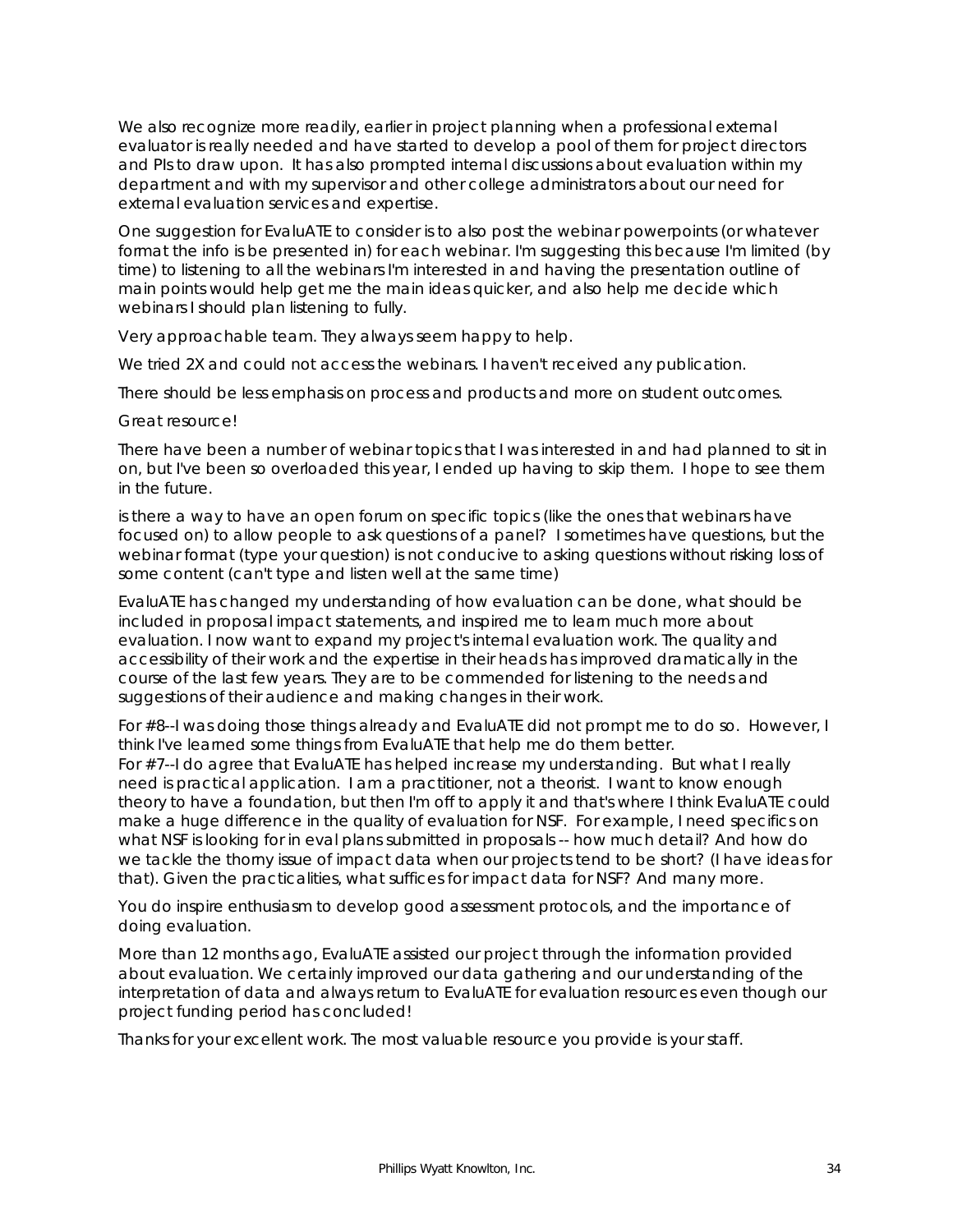# **Appendix E**

Invitations & Reminder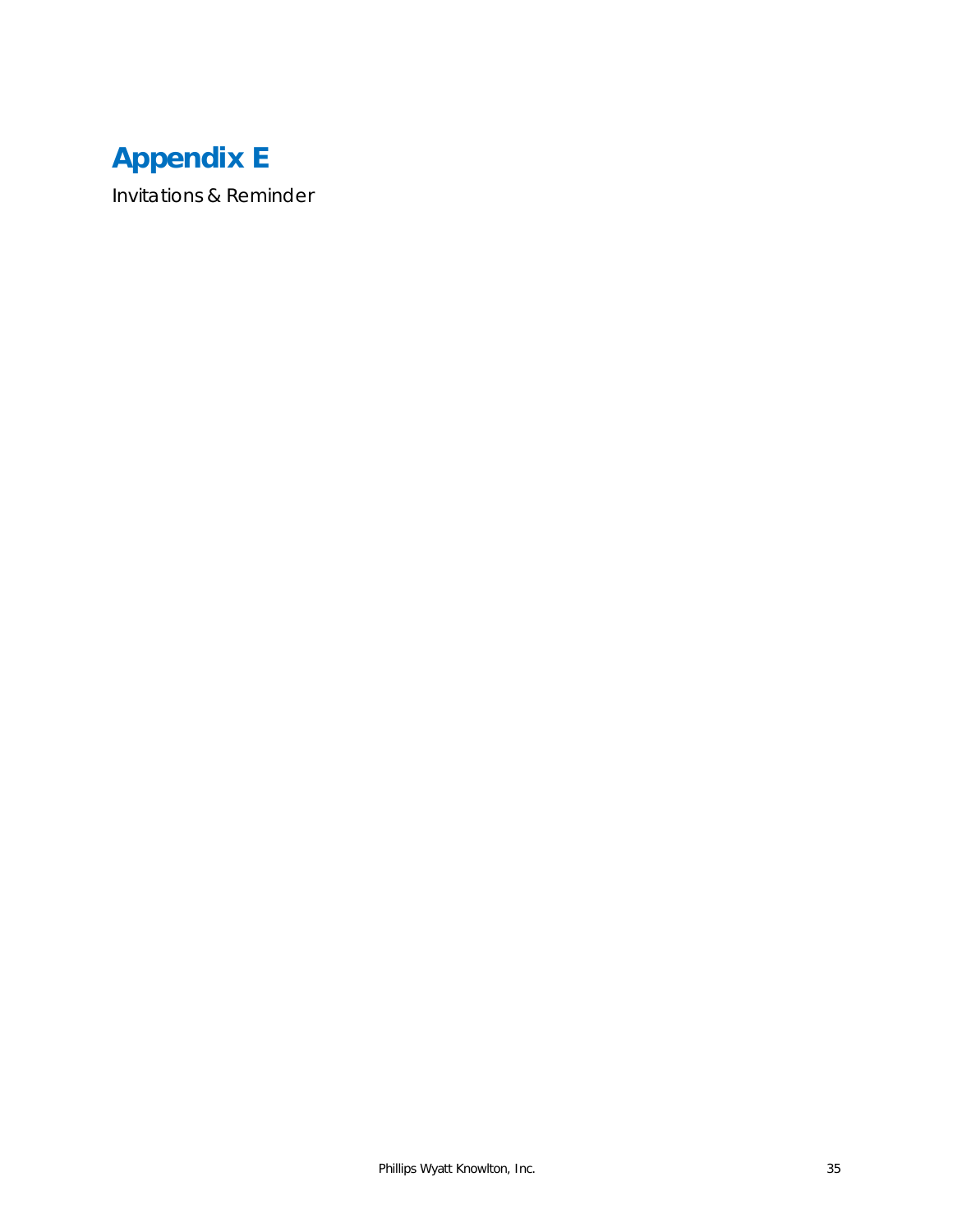Text of Invitation sent by ATE Program Officer, Gerhard Salinger.

Shortly you will receive a brief electronic survey asking about your use and perceptions of the work of EvaluATE, the NSF-funded Evaluation Resource Center for Advanced Technological Education. This survey is being conducted by EvaluATE's external evaluators at PWK, Inc.

As an ATE program director at NSF, I strongly encourage you to complete this survey. If you're an evaluator, recipient of federal funds, or any way involved in obtaining, conducting, or assessing grant work, I am sure you are keenly aware of how important it is for grantees and their funders to find out how that work is going.

You have been selected to receive this survey either because of your connection to NSF's ATE program or because of your participation in an EvaluATE event. The EvaluATE staff and we at NSF highly value your opinion and will appreciate your candid feedback. PWK will keep your responses confidential—NSF and EvaluATE personnel will receive only aggregate results.

Please keep an eye out for PWK's survey invitation—it won't take more than 10 minutes of your time to complete.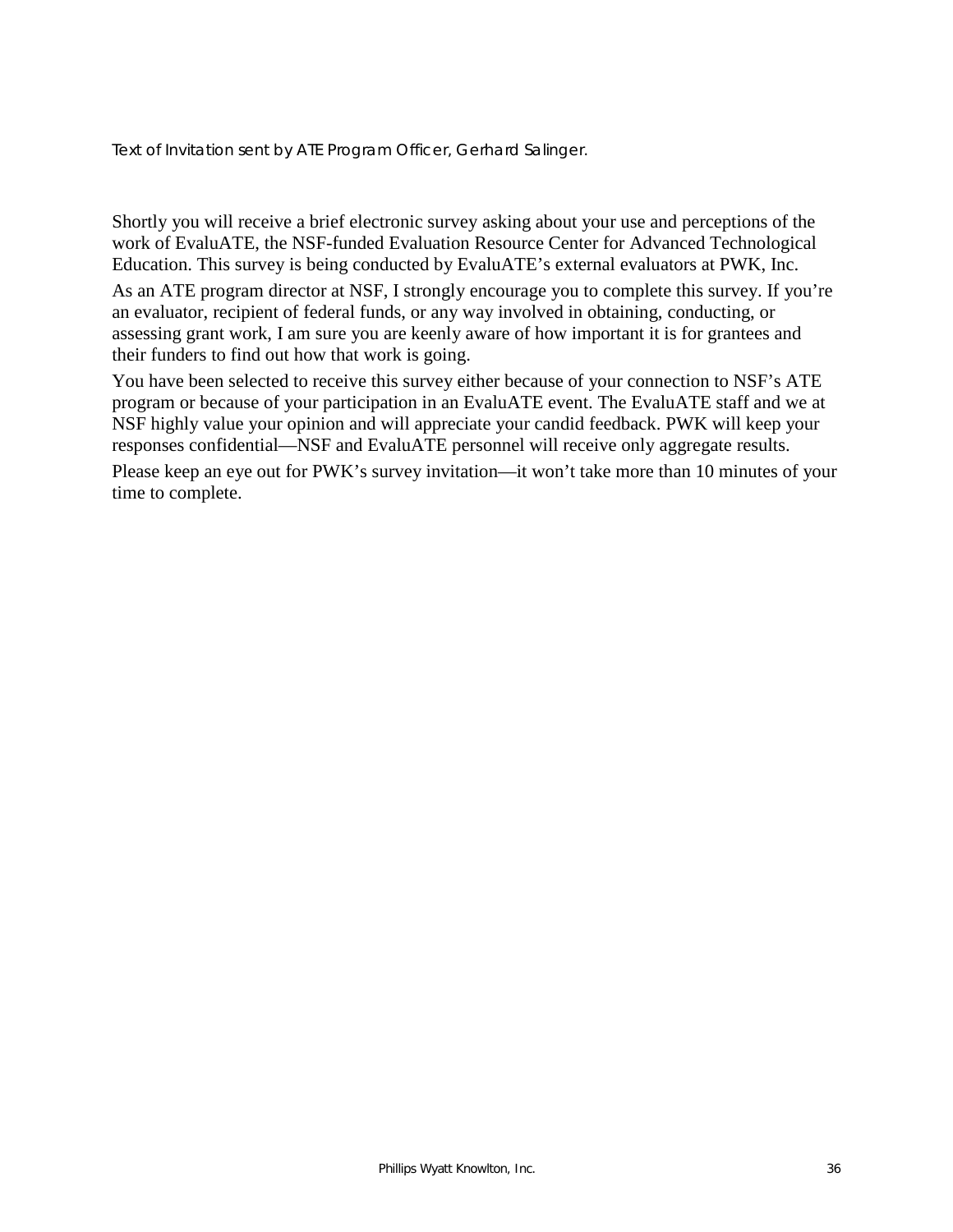Screenshot of Zoomerang Survey Invitation sent by Phillips Wyatt Knowlton, Inc.



#### **Value & Impact Survey**

This survey is being conducted by PWK, Inc. as part of its work as the independent evaluator for EvaluATE, the NSF-funded Evaluation Resource Center for Advanced Technological Education.

The purpose of this survey is to gather evidence of EvaluATE's value and impact. All responses will be kept confidential. Neither EvaluATE nor NSF staff members will have access to individual responses or to names of respondents; only aggregate results will be shared. Participants in the survey include ATE PI's, evaluators and others as well as individuals not associated with ATE who have participated in EvaluATE's webinars or workshops.

It takes less than 10 minutes to fill out this simple survey. We'll appreciate your feedback by Thursday June 2, 2011.

If you have questions/concerns please call Cynthia Phillips at  $(\equiv \equiv +269-441-1940 \cdot \text{C})$  or contact her by email: cynthiap@pwkinc.com

Thank you